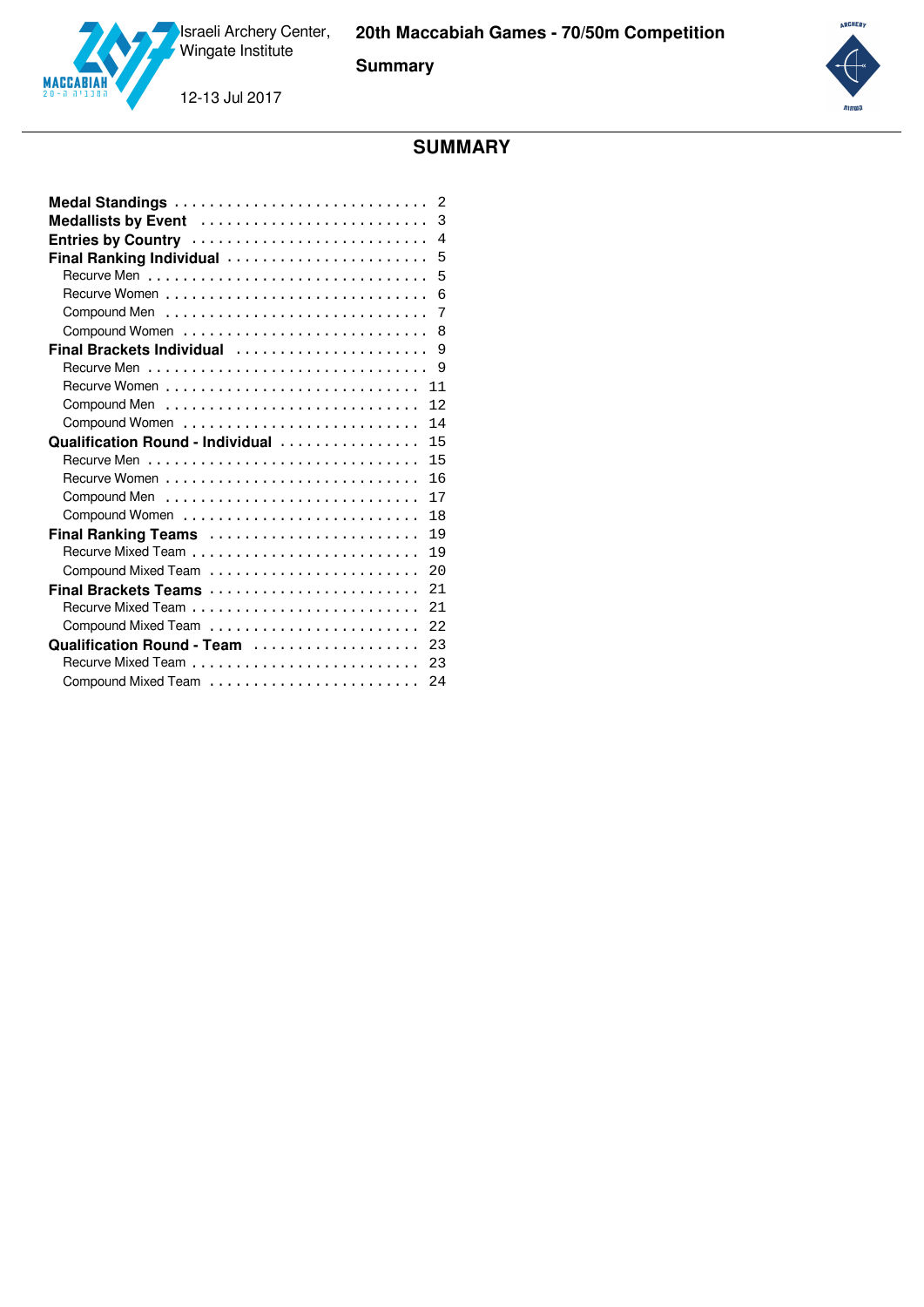

<span id="page-1-0"></span>

**Medal Standings**



### **MEDAL STANDINGS**

| Individual<br>Rank NOC |   |   | Team           |                |             | <b>Total</b> |   |     |   | Rank by |                |                   |                |
|------------------------|---|---|----------------|----------------|-------------|--------------|---|-----|---|---------|----------------|-------------------|----------------|
|                        | G | s | в              | Tot            | G           | s            | в | Tot | G | S       | в              | Tot               | <b>Total</b>   |
| <b>ISR</b><br>Israel   | 3 | 3 | $\overline{2}$ | 8              |             |              |   |     | 3 | 3       | $\overline{2}$ | 8                 |                |
| $2$ ESP Spain          |   |   |                |                |             |              |   |     |   |         |                |                   | $=3$           |
| 3 UKR Ukraine          |   |   |                | $\overline{c}$ |             |              |   |     |   |         |                | 2                 | $\overline{2}$ |
| 4 CZE Chezk Republic   |   |   |                |                |             |              |   |     |   |         |                |                   | $=3$           |
| Total:                 | 4 | 4 | 4              | 12             | $\mathbf 0$ | 0            | 0 | 0   | 4 | 4       |                | $12 \overline{ }$ |                |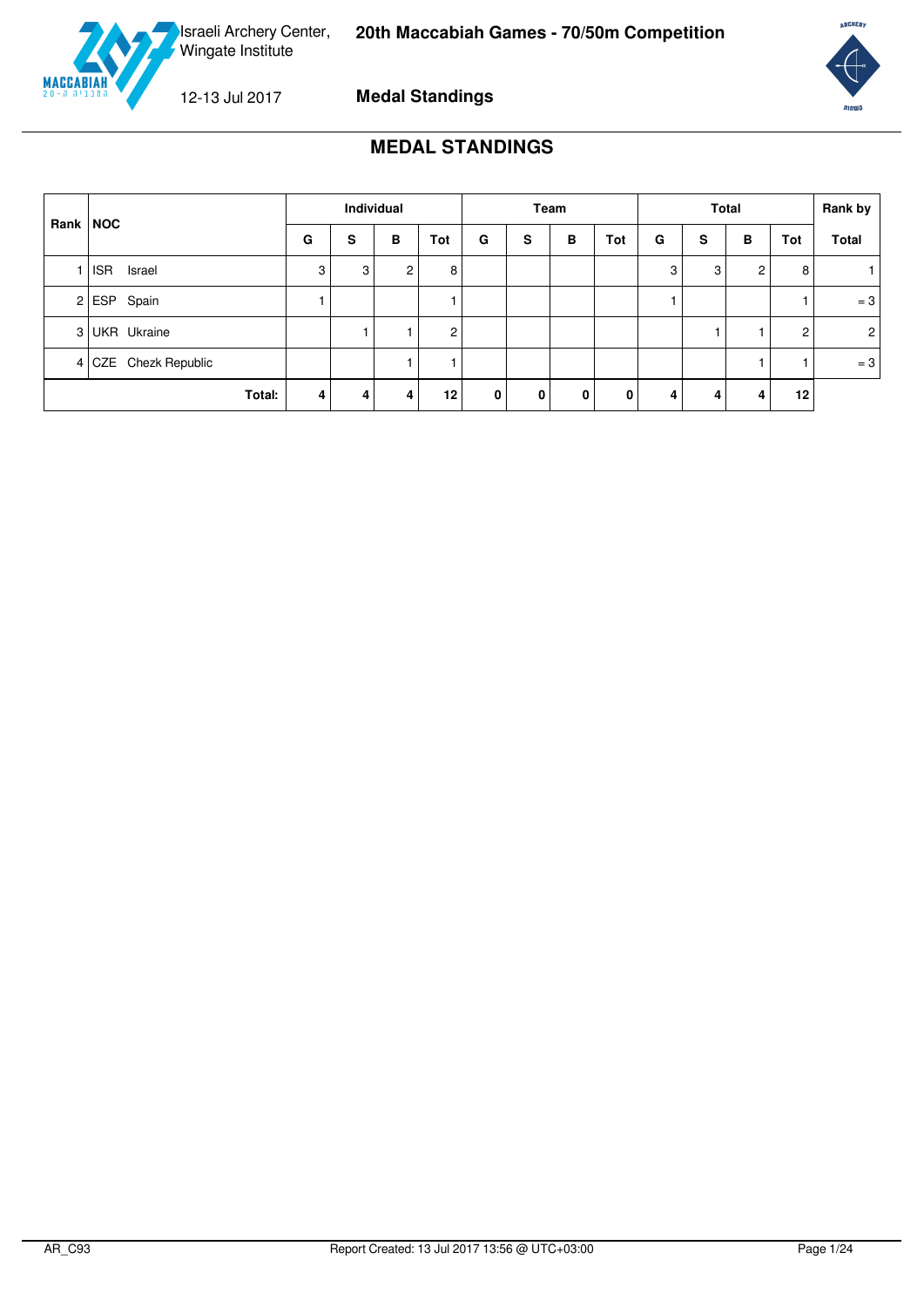



# **MEDALLISTS BY EVENT**

<span id="page-2-0"></span>

| <b>Event Name</b>   |            | Date   Medal  | Name                     | <b>NOC</b>           |
|---------------------|------------|---------------|--------------------------|----------------------|
| Recurve Mixed Team  | Wed 12 Jul | GOLD          | <b>KASPERUK Marina</b>   | <b>ISR</b><br>Israel |
|                     |            |               | <b>KLEINER Hillel</b>    |                      |
|                     |            | <b>SILVER</b> | <b>LELLOUCHE Maxime</b>  | FRA France           |
|                     |            |               | <b>OUAKNINE</b> Isabelle |                      |
| Compound Mixed Team | Wed 12 Jul | GOLD          | CHORBA Iryna             | UKR Ukraine          |
|                     |            |               | LVOVSKYY Dmytro          |                      |
|                     |            | <b>SILVER</b> | <b>BEHAR Kfir</b>        | <b>ISR</b><br>Israel |
|                     |            |               | <b>ZALEVSKI Natalia</b>  |                      |
| Recurve Men         | Thu 13 Jul | <b>GOLD</b>   | <b>KLEINER Hillel</b>    | <b>ISR</b><br>Israel |
|                     |            | <b>SILVER</b> | <b>GOFMAN Natan</b>      | <b>ISR</b><br>Israel |
|                     |            | <b>BRONZE</b> | DUB Vojtech              | CZE Chezk Republic   |
| Recurve Women       | Thu 13 Jul | <b>GOLD</b>   | <b>RUBIO Sara</b>        | ESP Spain            |
|                     |            | <b>SILVER</b> | <b>KRAUS Olympia</b>     | <b>ISR</b><br>Israel |
|                     |            | <b>BRONZE</b> | SABATI Hagar             | <b>ISR</b><br>Israel |
| Compound Men        | Thu 13 Jul | GOLD          | SIDOROVSKI Leonid        | <b>ISR</b><br>Israel |
|                     |            | <b>SILVER</b> | <b>MELAMED Yehonatan</b> | <b>ISR</b><br>Israel |
|                     |            | <b>BRONZE</b> | LVOVSKYY Dmytro          | UKR Ukraine          |
| Compound Women      | Thu 13 Jul | GOLD          | ZALEVSKI Natalia         | <b>ISR</b><br>Israel |
|                     |            | <b>SILVER</b> | CHORBA Iryna             | UKR Ukraine          |
|                     |            | <b>BRONZE</b> | SIDOROVSKI Rivka         | <b>ISR</b><br>Israel |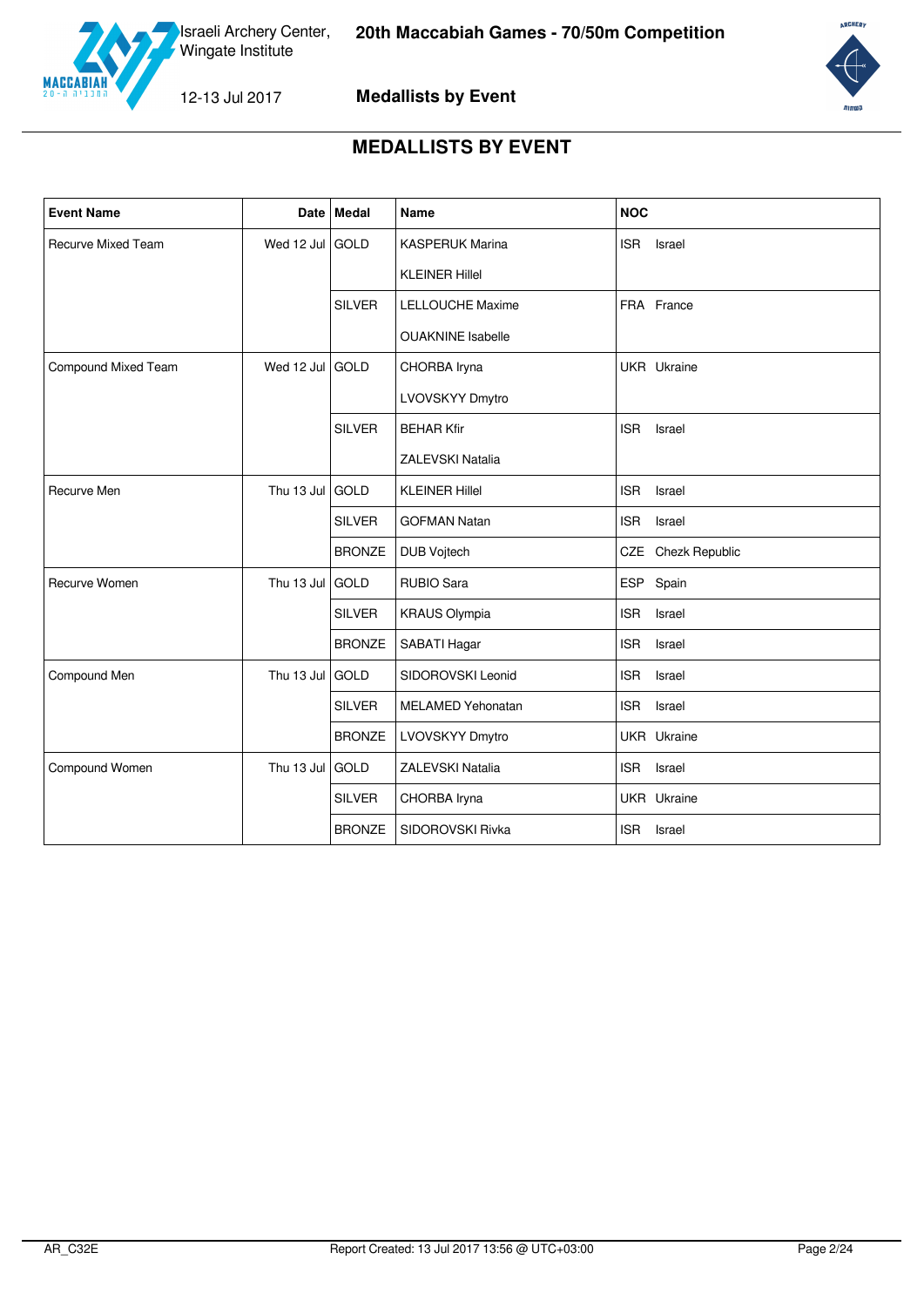

**Entries**



# **ENTRIES BY COUNTRY**

<span id="page-3-0"></span>

| <b>NOC</b> | Country                                  | Name                         | W. Rank | Date of Birth | <b>Back No. Event</b> |                |
|------------|------------------------------------------|------------------------------|---------|---------------|-----------------------|----------------|
|            |                                          |                              |         |               |                       |                |
| <b>ARG</b> | <b>ARGENTINA</b>                         | <b>TANNENHAUS Leon</b>       |         |               | 5B                    | Recurve Men    |
|            |                                          | <b>URMAN Jorge Dario</b>     |         |               | 4B                    | Recurve Men    |
| <b>AUS</b> | <b>AUSTRALIA</b>                         | <b>VOGEL Eliot</b>           |         |               | 8B                    | Recurve Men    |
| CZE        | <b>CHEZK REPUBLIC</b>                    | <b>DUB Vojtech</b>           |         |               | 8A                    | Recurve Men    |
| <b>ESP</b> | <b>SPAIN</b>                             | <b>RUBIO Sara</b>            |         |               | 10B                   | Recurve Women  |
|            |                                          |                              |         |               |                       |                |
| <b>FRA</b> | <b>FRANCE</b>                            | <b>BITTOUN Patrick</b>       |         |               | 1B                    | Recurve Men    |
|            |                                          | <b>KOSKAS Philippe</b>       |         |               | 16B                   | Compound Men   |
|            |                                          | <b>LELLOUCHE Maxime</b>      |         |               | 3B                    | Recurve Men    |
|            |                                          | <b>LELLOUCHE Patrice</b>     |         |               | 2B                    | Recurve Men    |
|            |                                          | <b>OUAKNINE</b> Isabelle     |         |               | 11B                   | Recurve Women  |
| <b>ISR</b> | <b>ISRAEL</b>                            | <b>BEHAR Kfir</b>            |         |               | 13A                   | Compound Men   |
|            |                                          | <b>GOFMAN Natan</b>          |         |               | 2A                    | Recurve Men    |
|            |                                          | <b>KASPERUK Marina</b>       |         |               | 11A                   | Recurve Women  |
|            |                                          | <b>KLEINER Hillel</b>        |         |               | 7A                    | Recurve Men    |
|            |                                          | <b>KRAUS Olympia</b>         |         |               | 10A                   | Recurve Women  |
|            |                                          | <b>MELAMED Yehonatan</b>     |         |               | 12A                   | Compound Men   |
|            |                                          | <b>MENDELOVITCH Itamar</b>   |         |               | 14A                   | Compound Men   |
|            |                                          | <b>NACHUM Yaniv</b>          |         |               | 3A                    | Recurve Men    |
|            |                                          | <b>RAVID Adi</b>             |         |               | 1A                    | Recurve Men    |
|            |                                          | SABATI Hagar                 |         |               | 9A                    | Recurve Women  |
|            |                                          | <b>SHACHAM Omer</b>          |         |               | 5A                    | Recurve Men    |
|            |                                          | SIDOROVSKI Leonid            |         |               | 16A                   | Compound Men   |
|            |                                          | SIDOROVSKI Rivka             |         |               | 18A                   | Compound Women |
|            |                                          | <b>SOROKER Eric</b>          |         |               | 15A                   | Compound Men   |
|            |                                          | <b>SPIVAK Anton</b>          |         |               | 6A                    | Recurve Men    |
|            |                                          | <b>ZALEVSKI Natalia</b>      |         |               | 17A                   | Compound Women |
|            |                                          | ZILBERMAN Ronen              |         |               | 13B                   | Compound Men   |
|            |                                          | <b>ZUBRIVITCH Alexander</b>  |         |               | 4A                    | Recurve Men    |
|            |                                          |                              |         |               |                       |                |
| <b>MEX</b> | <b>MEXICO</b>                            | <b>CORVERA BEHAR Gonzalo</b> |         |               | 6B                    | Recurve Men    |
|            |                                          | MASSRY DANA Sandra           |         |               | 18B                   | Compound Women |
| <b>UKR</b> | <b>UKRAINE</b>                           | <b>AYNBINDER Guerman</b>     |         |               | 12B                   | Compound Men   |
|            |                                          | CHORBA Iryna                 |         |               | 17B                   | Compound Women |
|            |                                          | <b>KOZLOV Deniel</b>         |         |               | 15B                   | Compound Men   |
|            |                                          | <b>LVOVSKYY Dmytro</b>       |         |               | 14B                   | Compound Men   |
|            |                                          |                              |         |               |                       |                |
| <b>USA</b> | UNITED STATES OF AMERICA ROSENBLUM Shira |                              |         |               | 9Β                    | Recurve Women  |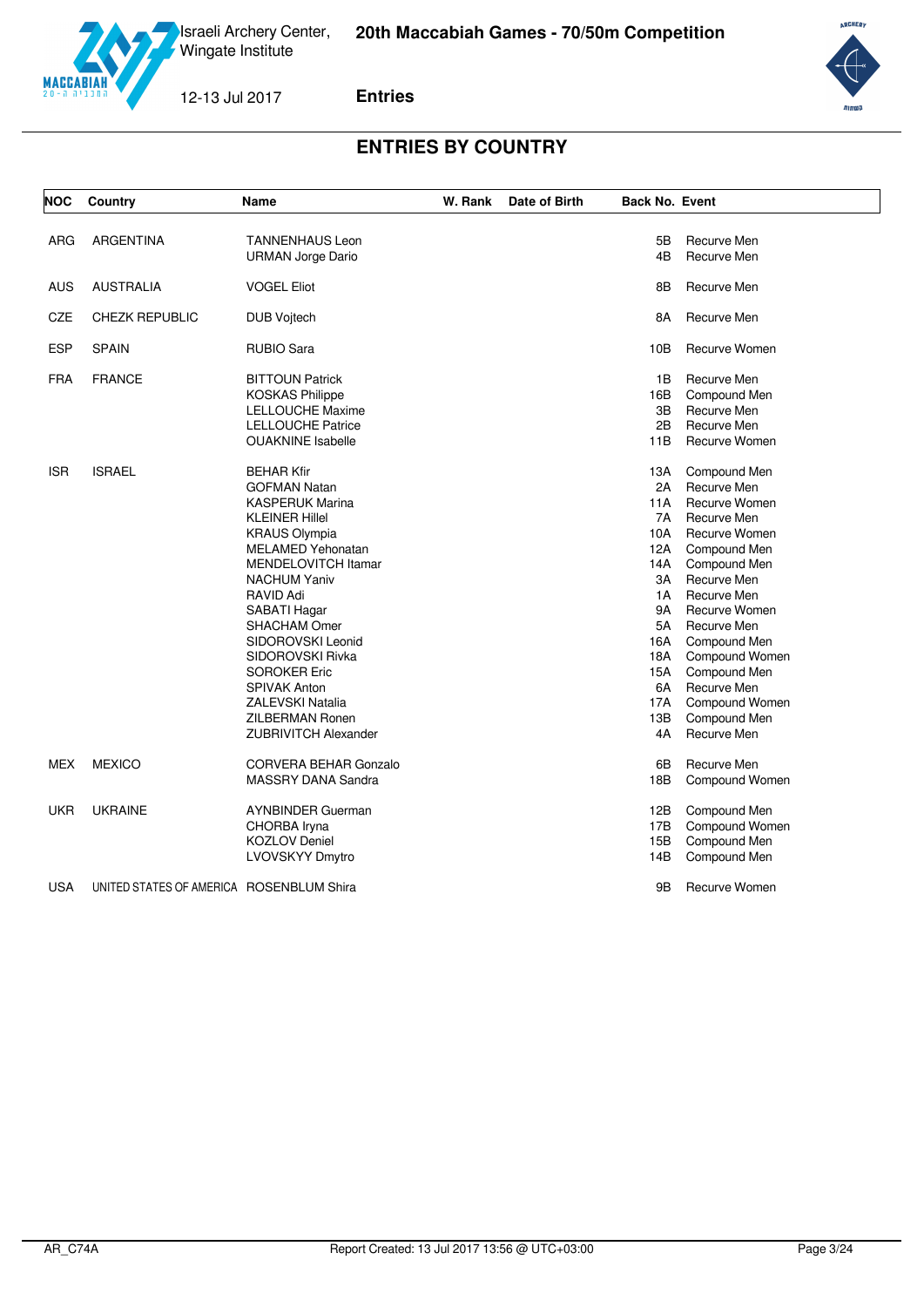

**Recurve Men**

12-13 Jul 2017

**Final Ranking Individual**



<span id="page-4-0"></span>

| Rk | Name                        | <b>NOC</b> |                | <b>RR</b> Score<br>Rank | 1/8   | 1/4   | 1/2 | <b>Finals</b> |
|----|-----------------------------|------------|----------------|-------------------------|-------|-------|-----|---------------|
|    | <b>KLEINER Hillel</b>       | <b>ISR</b> | Israel         | 637<br>່ 1              | -Bye- | 6     | 6   | 6             |
| 2  | <b>GOFMAN Natan</b>         | <b>ISR</b> | Israel         | 629/<br>′ 2             |       | 6     | 6   | 2             |
| 3  | <b>DUB Voitech</b>          | <b>CZE</b> | Chezk Republic | 619 / 3                 | 6     | 6     | 0   | 6<br>$T.8^*$  |
| 4  | <b>SHACHAM Omer</b>         | <b>ISR</b> | Israel         | 597<br>4                | 6     | 6     | 0   | 5<br>T.8      |
| 5  | <b>LELLOUCHE Maxime</b>     | <b>FRA</b> | France         | 561<br>6                | 6     | 2(87) |     |               |
| 5  | RAVID Adi                   | <b>ISR</b> | Israel         | 589<br>/5               | 6     | 2(87) |     |               |
|    | <b>VOGEL Eliot</b>          | <b>AUS</b> | Australia      | 535/<br>′9              | 6     | 2(83) |     |               |
| 8  | <b>NACHUM Yaniv</b>         | <b>ISR</b> | Israel         | 550 $/7$                | 6     | 0(64) |     |               |
| 9  | <b>BITTOUN Patrick</b>      | <b>FRA</b> | France         | 471<br>/12              | 0     |       |     |               |
| 9  | CORVERA BEHAR Gonzalo       | <b>MEX</b> | Mexico         | 378<br>/14              | 0     |       |     |               |
| 9  | <b>LELLOUCHE Patrice</b>    | <b>FRA</b> | France         | 460<br>/13              | 0     |       |     |               |
| 9  | <b>SPIVAK Anton</b>         | <b>ISR</b> | Israel         | 485<br>/10              | 0     |       |     |               |
| 9  | <b>TANNENHAUS Leon</b>      | ARG        | Argentina      | 335<br>/15              |       |       |     |               |
| 9  | <b>URMAN Jorge Dario</b>    | <b>ARG</b> | Argentina      | 477<br>/11              | 2     |       |     |               |
| 9  | <b>ZUBRIVITCH Alexander</b> | <b>ISR</b> | Israel         | ່ 8<br>546/             | 0     |       |     |               |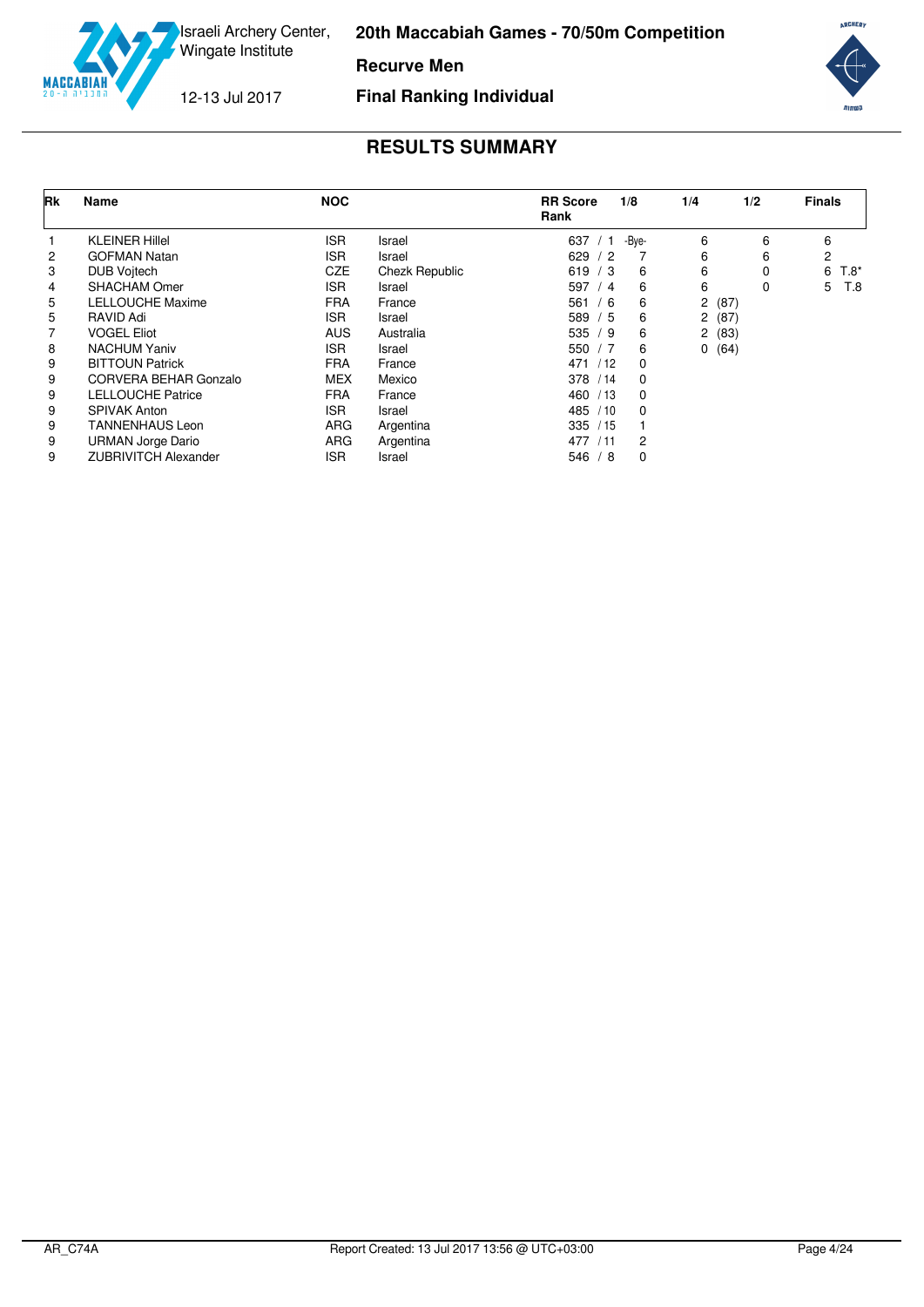

**Recurve Women**

12-13 Jul 2017

**Final Ranking Individual**



<span id="page-5-0"></span>

| Rk | Name                     | <b>NOC</b> |                          | <b>RR</b> Score<br>Rank | 1/4   | 1/2  | <b>Finals</b> |
|----|--------------------------|------------|--------------------------|-------------------------|-------|------|---------------|
|    | RUBIO Sara               | ESP        | Spain                    | 551 / 1                 | -Bve- |      |               |
| 2  | <b>KRAUS Olympia</b>     | <b>ISR</b> | Israel                   | 508 / 3                 | - 6   | 6    |               |
| 3  | SABATI Hagar             | <b>ISR</b> | Israel                   | 424 / 5                 | - 6   |      |               |
| 4  | <b>KASPERUK Marina</b>   | <b>ISR</b> | Israel                   | 530 / 2                 | -Bve- |      |               |
| 5  | <b>ROSENBLUM Shira</b>   | USA        | United States of America | 396 / 6                 | 2     | (60) |               |
| 6  | <b>OUAKNINE</b> Isabelle | FRA        | France                   | 489 /<br>4              | 0     | (43) |               |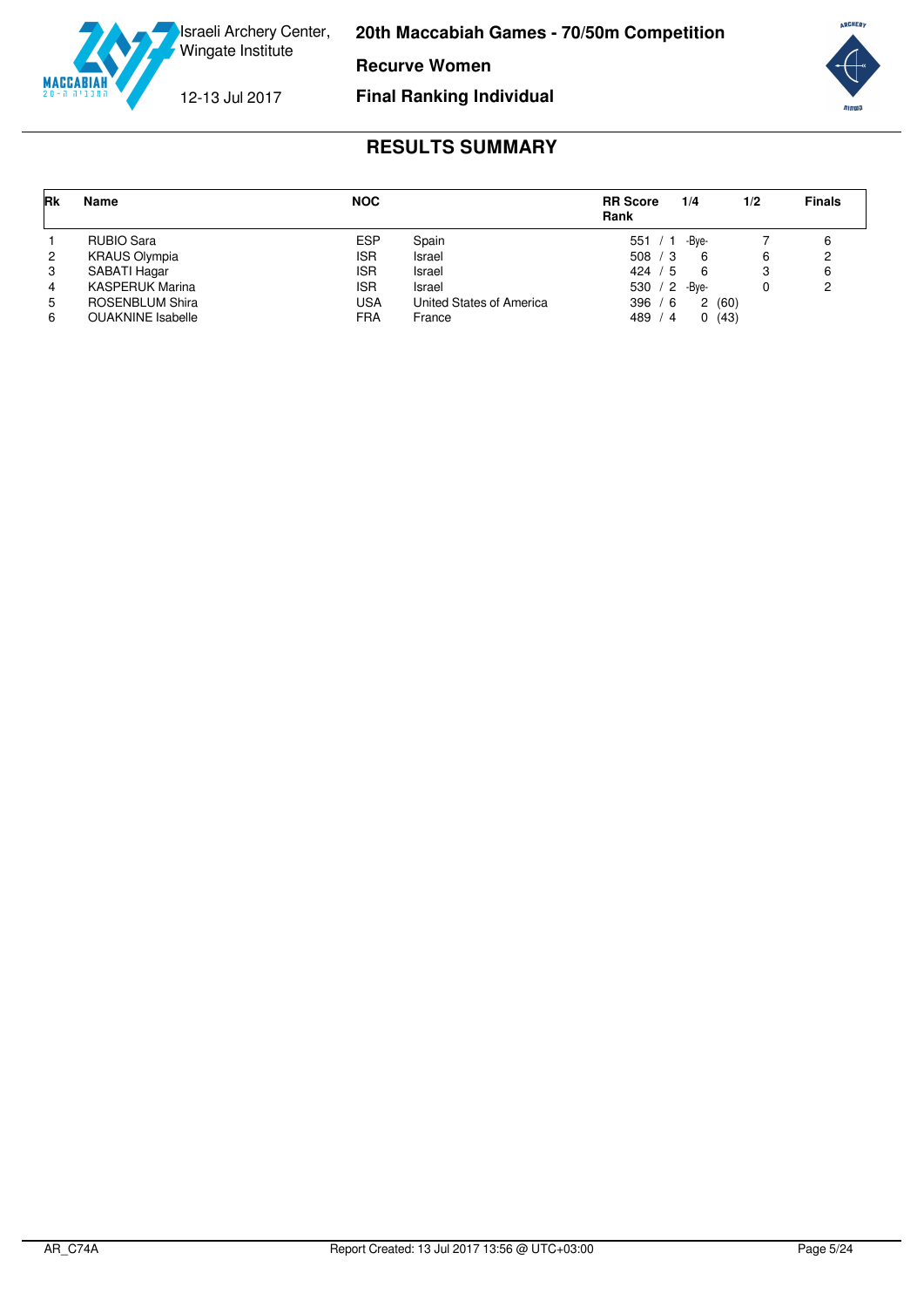

**Compound Men**

12-13 Jul 2017

**Final Ranking Individual**



<span id="page-6-0"></span>

| <b>Rk</b> | <b>Name</b>              | <b>NOC</b> |         | <b>RR</b> Score<br>Rank | 1/8   | 1/4 | 1/2 | <b>Finals</b> |
|-----------|--------------------------|------------|---------|-------------------------|-------|-----|-----|---------------|
|           | SIDOROVSKI Leonid        | <b>ISR</b> | Israel  | 661<br>4                | -Bve- | 139 | 140 | 138           |
| 2         | <b>MELAMED Yehonatan</b> | <b>ISR</b> | Israel  | 662<br>-3               | -Bve- | 139 | 143 | 133           |
| 3         | LVOVSKYY Dmytro          | <b>UKR</b> | Ukraine | 680                     | -Bve- | 137 | 140 | 138           |
| 4         | <b>KOZLOV</b> Deniel     | <b>UKR</b> | Ukraine | 547<br>/ 10             | 134   | 122 | 125 | 113           |
| 5         | <b>SOROKER Eric</b>      | ISR        | Israel  | $^{\prime}$ 5<br>652    | -Bve- | 134 |     |               |
| 6         | <b>AYNBINDER Guerman</b> | UKR        | Ukraine | $644$ /<br>-6           | -Bve- | 132 |     |               |
| 6         | MENDELOVITCH Itamar      | <b>ISR</b> | Israel  | 630<br>/8               | 131   | 132 |     |               |
| 8         | <b>BEHAR Kfir</b>        | <b>ISR</b> | Israel  | /2<br>669               | -Bve- | 121 |     |               |
| 9         | <b>KOSKAS Philippe</b>   | <b>FRA</b> | France  | 569<br>-9               | 115   |     |     |               |
| 9         | ZILBERMAN Ronen          | <b>ISR</b> | Israel  | 639                     | 130   |     |     |               |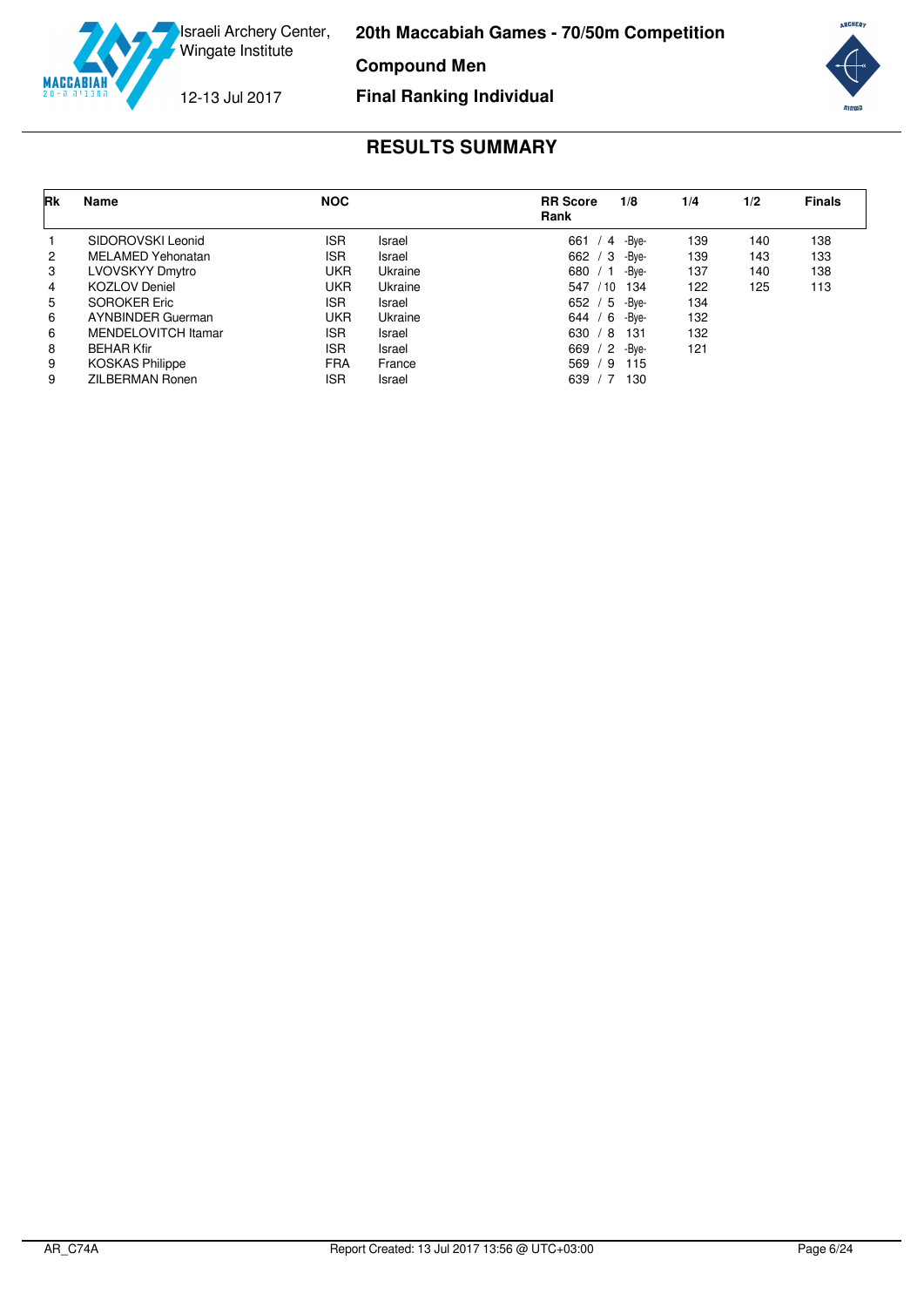

**Compound Women**

12-13 Jul 2017

### **Final Ranking Individual**



<span id="page-7-0"></span>

| <b>Rk</b> | <b>Name</b>             | <b>NOC</b> |         | <b>RR</b> Score<br>Rank | 1/2 | <b>Finals</b> |
|-----------|-------------------------|------------|---------|-------------------------|-----|---------------|
|           | <b>ZALEVSKI Natalia</b> | <b>ISR</b> | Israel  | 632 / 2                 | 136 | 134           |
| 2         | CHORBA Iryna            | UKR        | Ukraine | 634                     | 134 | 130           |
| 3         | SIDOROVSKI Rivka        | <b>ISR</b> | Israel  | 607 / 3                 | 121 | 127           |
| 4         | MASSRY DANA Sandra      | <b>MEX</b> | Mexico  | 584 / 4                 | 120 | 125           |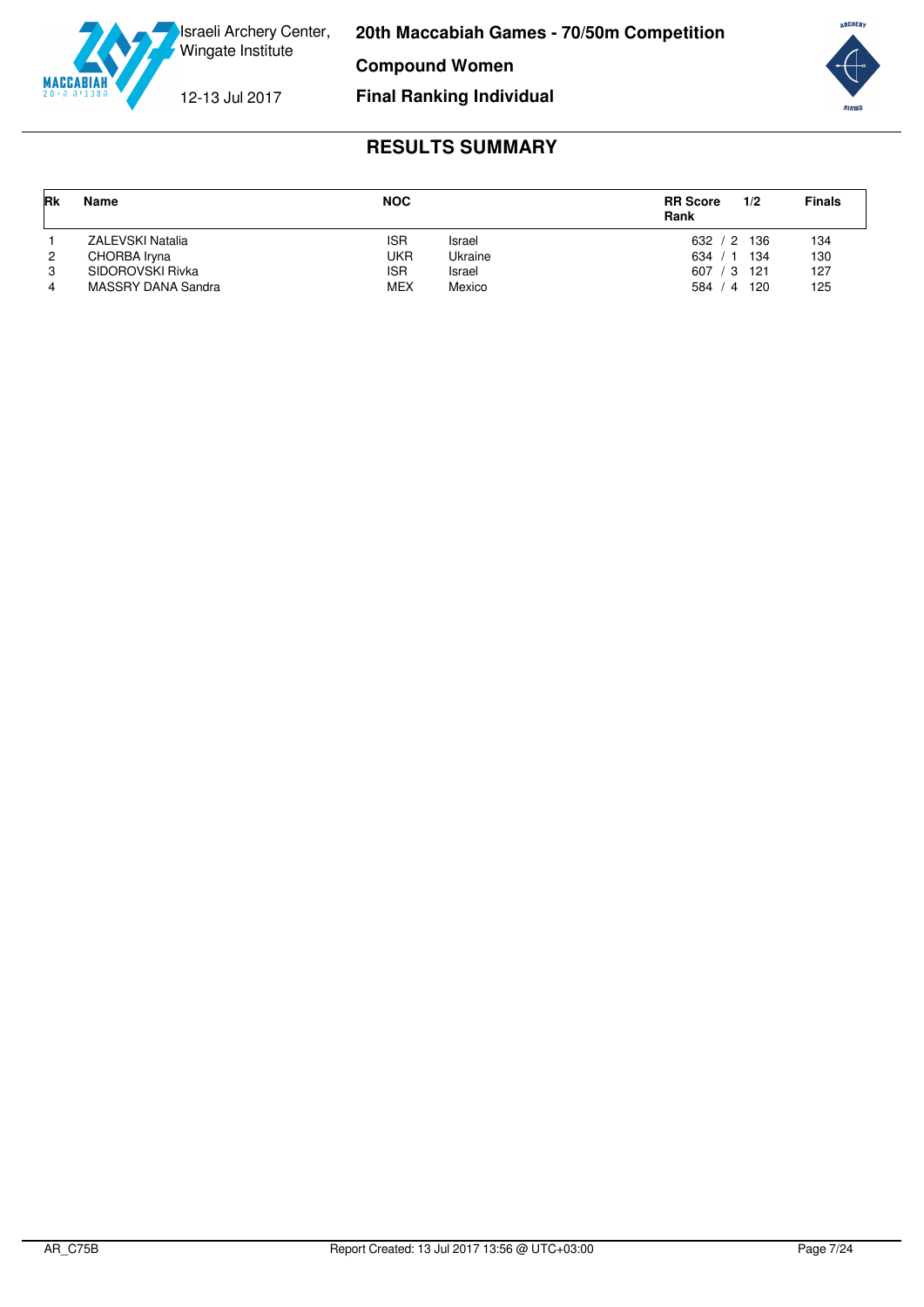**20th Maccabiah Games - 70/50m Competition**

**Recurve Men**



**Final Round**

# **RESULT BRACKETS**

<span id="page-8-0"></span>



**ARCHERY** 

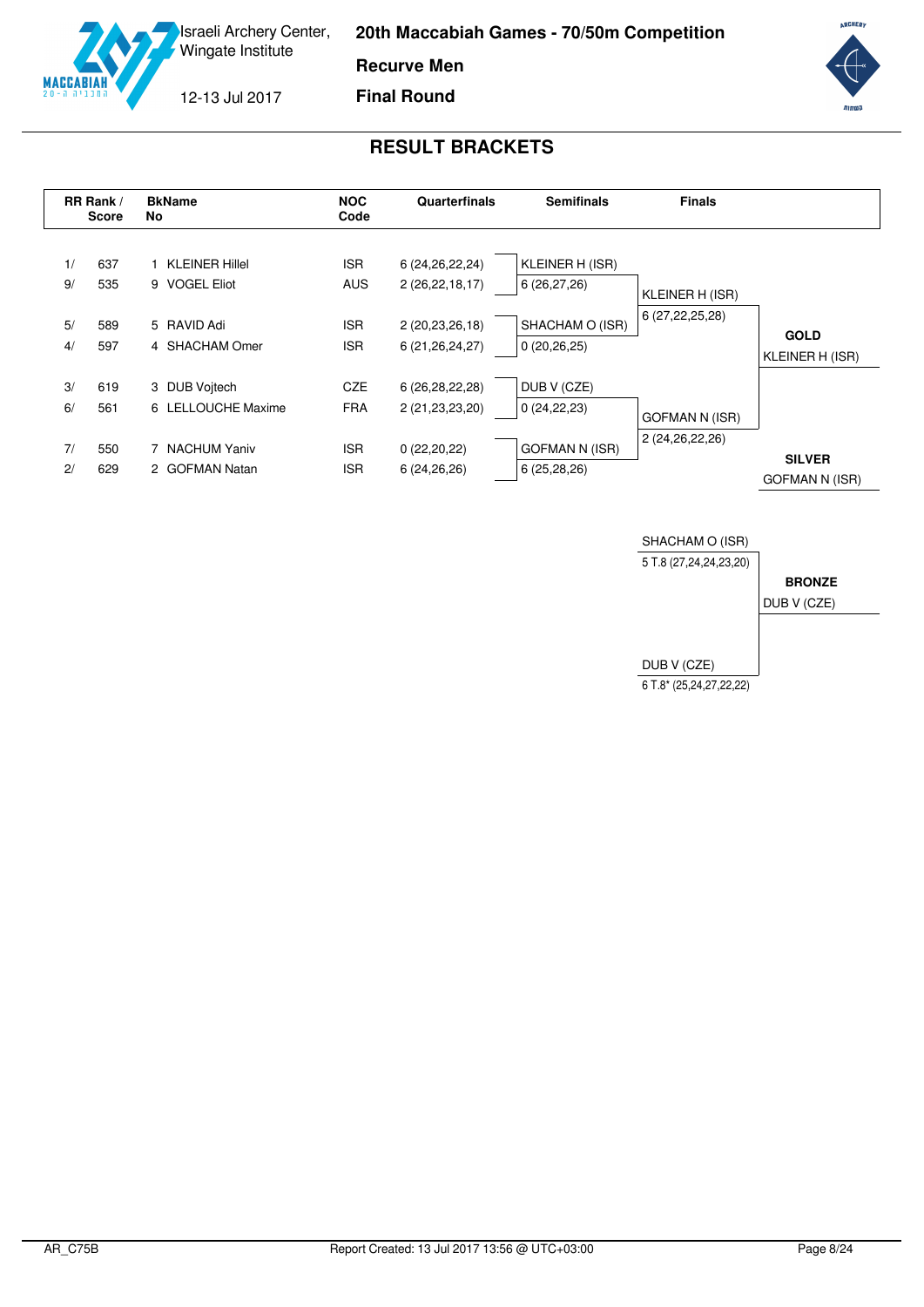

**Recurve Men**

12-13 Jul 2017

**MACCABIA** 

**Elimination Round**



|     | RR Rank /<br><b>Score</b> | <b>BkName</b><br>No          | <b>NOC</b><br>Code | 1/8<br>Elimin. Round | Quarterfinals         |
|-----|---------------------------|------------------------------|--------------------|----------------------|-----------------------|
| 1/  | 637                       | <b>KLEINER Hillel</b>        | <b>ISR</b>         |                      | KLEINER H (ISR)       |
|     |                           | -Bye-                        |                    |                      | 6 (24, 26, 22, 24)    |
| 9/  | 535                       | 9 VOGEL Eliot                | <b>AUS</b>         | 6(28, 29, 24)        | <b>VOGEL E (AUS)</b>  |
| 8/  | 546                       | 8 ZUBRIVITCH Alexander       | <b>ISR</b>         | 0(20, 25, 18)        | 2 (26,22,18,17)       |
| 5/  | 589                       | 5 RAVID Adi                  | <b>ISR</b>         | 6(21, 22, 26)        | RAVID A (ISR)         |
| 12/ | 471                       | 12 BITTOUN Patrick           | <b>FRA</b>         | 0(20, 11, 21)        | 2 (20,23,26,18)       |
| 13/ | 460                       | 13 LELLOUCHE Patrice         | <b>FRA</b>         | 0(18, 23, 15)        | SHACHAM O (ISR)       |
| 4/  | 597                       | 4 SHACHAM Omer               | <b>ISR</b>         | 6(26, 26, 27)        | 6 (21, 26, 24, 27)    |
| 3/  | 619                       | 3 DUB Vojtech                | CZE                | 6(24, 26, 26)        | DUB V (CZE)           |
| 14/ | 378                       | 14 CORVERA BEHAR Gonzalo     | <b>MEX</b>         | 0(15, 15, 17)        | 6 (26,28,22,28)       |
| 11/ | 477                       | 11 URMAN Jorge Dario         | ARG                | 2 (24, 15, 22, 22)   | LELLOUCHE M (FRA)     |
| 6/  | 561                       | 6 LELLOUCHE Maxime           | <b>FRA</b>         | 6 (23, 22, 23, 27)   | 2 (21, 23, 23, 20)    |
| 7/  | 550                       | 7 NACHUM Yaniv               | <b>ISR</b>         | 6(26, 24, 23)        | NACHUM Y (ISR)        |
| 10/ | 485                       | 10 SPIVAK Anton              | <b>ISR</b>         | 0(23, 16, 14)        | 0(22,20,22)           |
| 15/ | 335                       | <b>TANNENHAUS Leon</b><br>15 | ARG                | 1(13,25,17,5)        | <b>GOFMAN N (ISR)</b> |
| 2/  | 629                       | 2 GOFMAN Natan               | <b>ISR</b>         | 7 (24, 25, 24, 24)   | 6(24, 26, 26)         |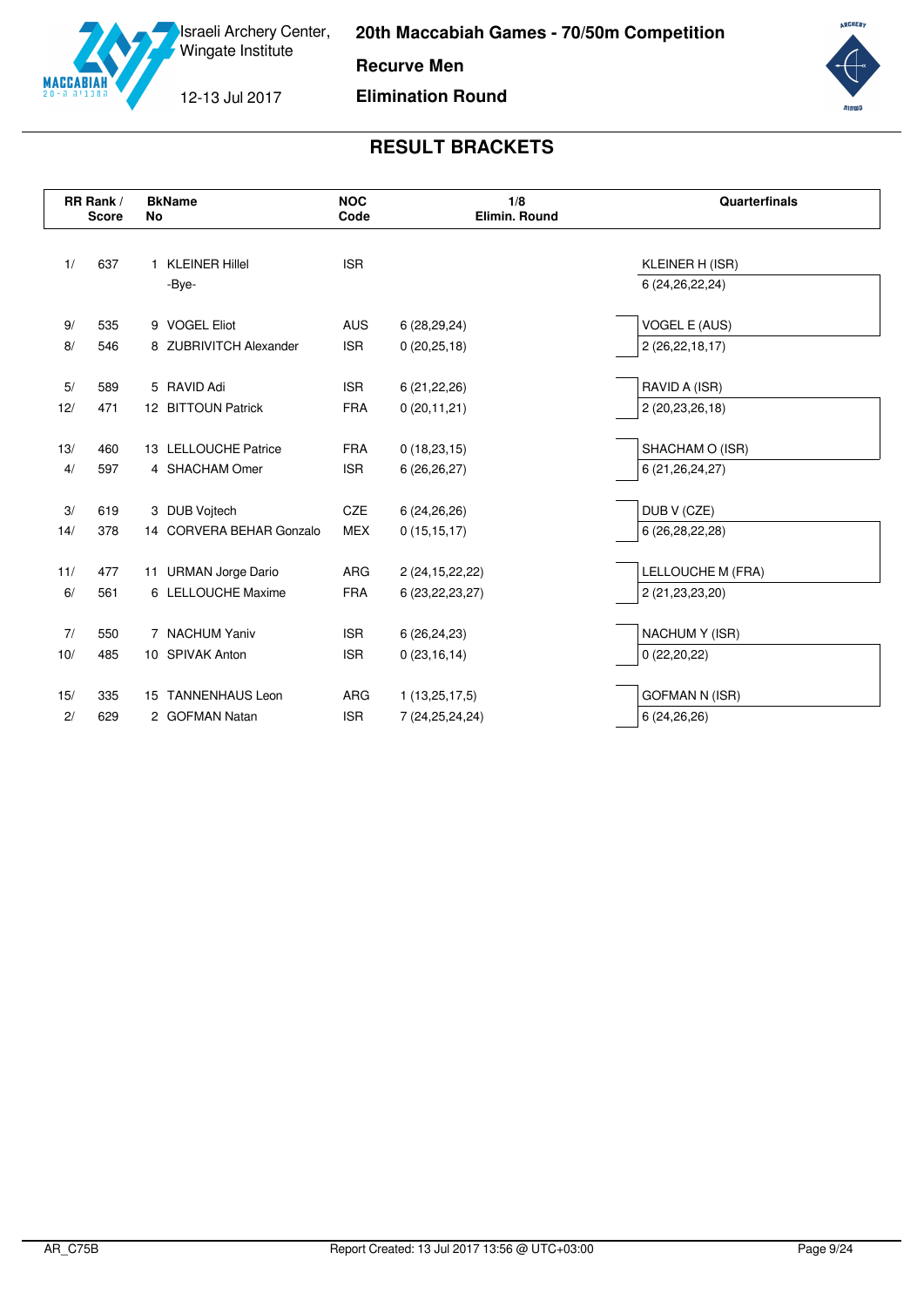**20th Maccabiah Games - 70/50m Competition**

**Recurve Women**



12-13 Jul 2017

**Final Round**



<span id="page-10-0"></span>

|    | RR Rank /<br>Score | <b>BkName</b><br>No | <b>NOC</b><br>Code | Quarterfinals      | <b>Semifinals</b>       | <b>Finals</b>        |                                |
|----|--------------------|---------------------|--------------------|--------------------|-------------------------|----------------------|--------------------------------|
| 1/ | 551                | <b>RUBIO Sara</b>   | <b>ESP</b>         |                    | RUBIO S (ESP)           |                      |                                |
|    |                    | -Bye-               |                    |                    | 7 (19,25,24,23,26)      | <b>RUBIO S (ESP)</b> |                                |
| 5/ | 424                | 5 SABATI Hagar      | <b>ISR</b>         | 6(18,25,18)        | SABATI H (ISR)          | 6 (17,24,23,22)      |                                |
| 4/ | 489                | 4 OUAKNINE Isabelle | <b>FRA</b>         | 0(6,20,17)         | 3 (21, 20, 24, 14, 23)  |                      | <b>GOLD</b><br>RUBIO S (ESP)   |
| 3/ | 508                | 3 KRAUS Olympia     | <b>ISR</b>         | 6 (24, 19, 24, 18) | <b>KRAUS O (ISR)</b>    |                      |                                |
| 6/ | 396                | 6 ROSENBLUM Shira   | <b>USA</b>         | 2(10, 23, 16, 11)  | 6(25, 24, 21)           | <b>KRAUS O (ISR)</b> |                                |
|    |                    | -Bye-               |                    |                    | <b>KASPERUK M (ISR)</b> | 2(21, 15, 22, 19)    |                                |
| 2/ | 530                | 2 KASPERUK Marina   | <b>ISR</b>         |                    | 0(17,22,20)             |                      | <b>SILVER</b><br>KRAUS O (ISR) |

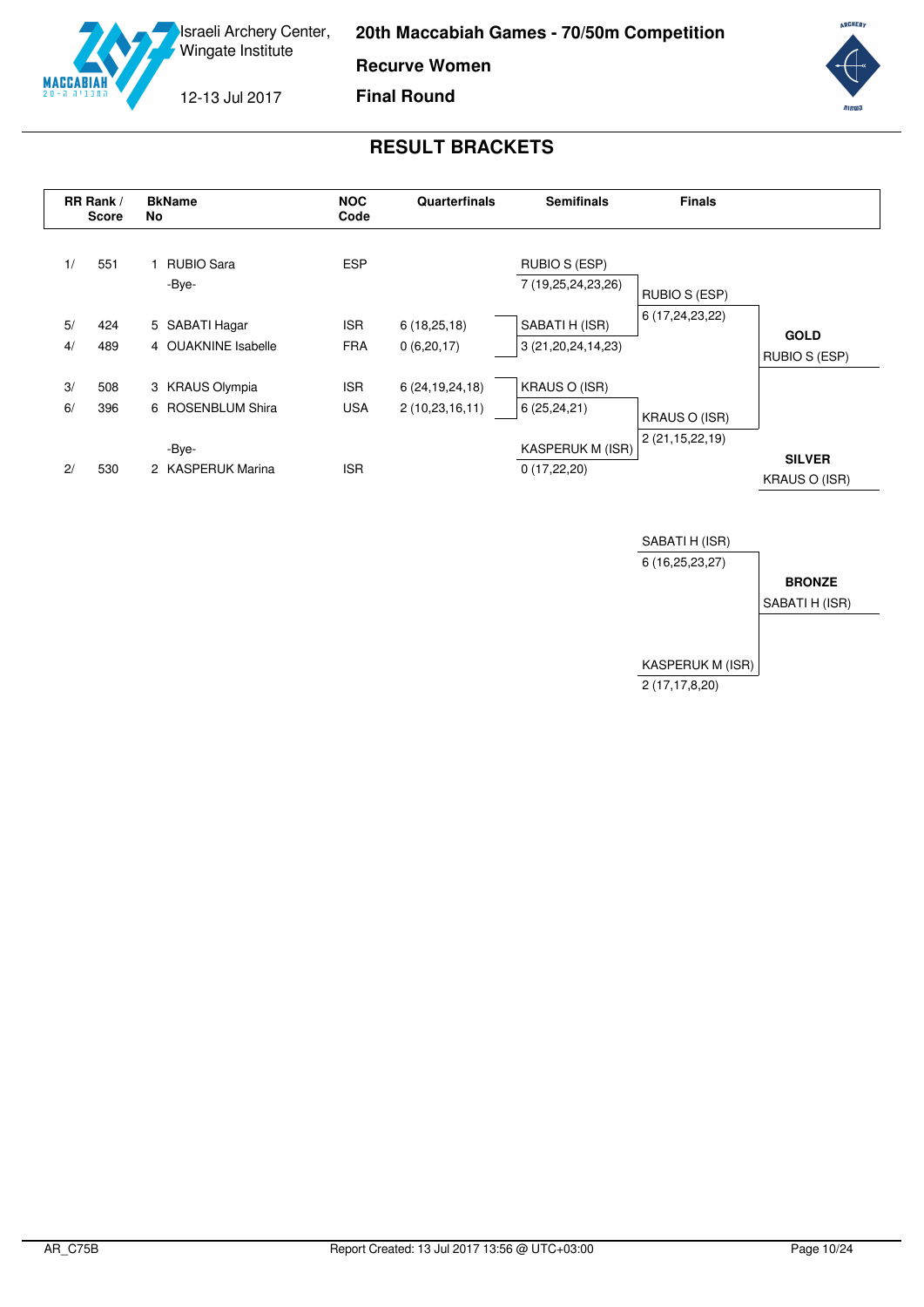**20th Maccabiah Games - 70/50m Competition**

**Compound Men**

12-13 Jul 2017

**MA** 

**Final Round**



<span id="page-11-0"></span>

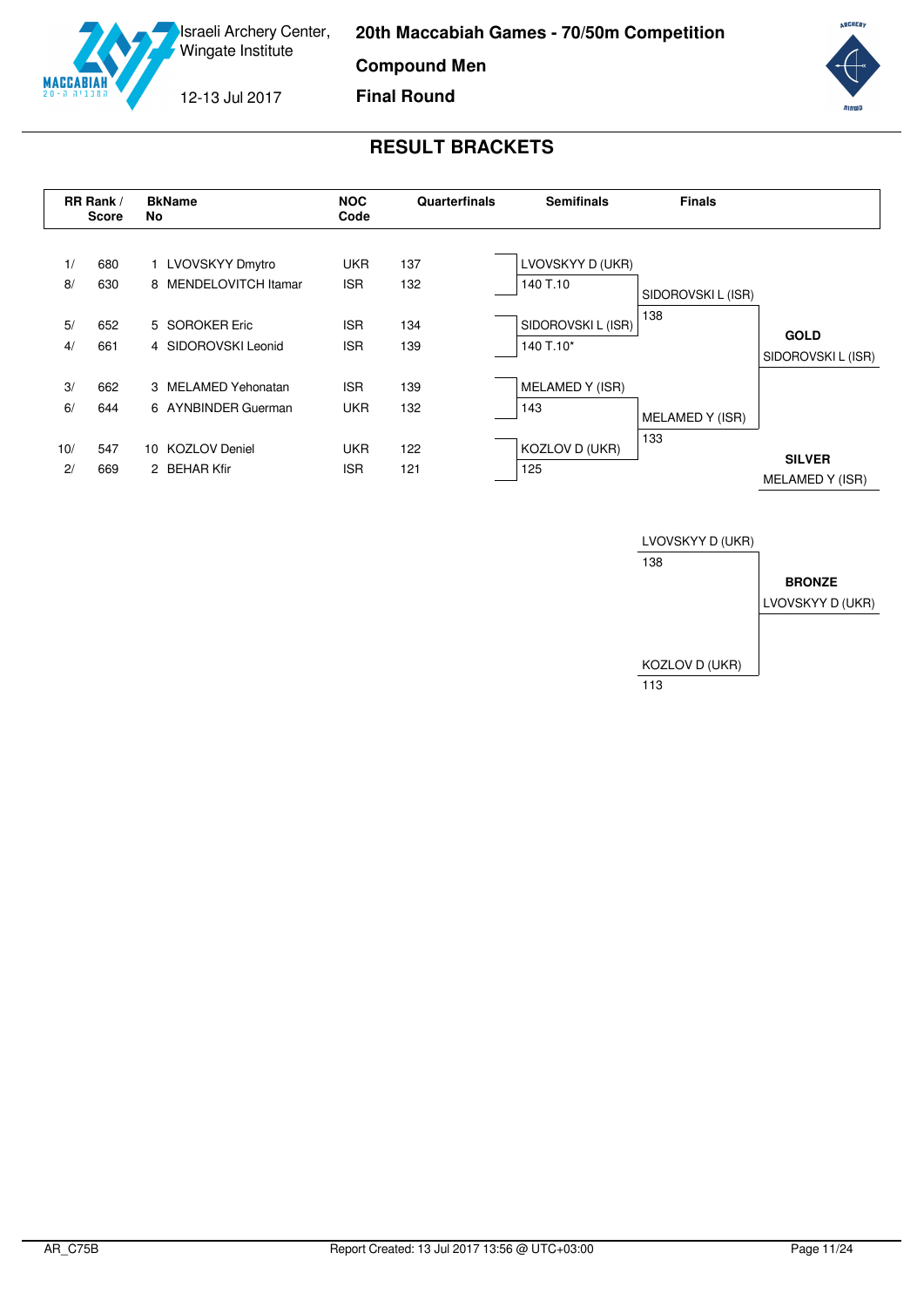

**Compound Men**

12-13 Jul 2017

**Elimination Round**



|     | RR Rank /<br><b>Score</b> | <b>BkName</b><br>No   | <b>NOC</b><br>Code | 1/8<br>Elimin. Round | Quarterfinals        |
|-----|---------------------------|-----------------------|--------------------|----------------------|----------------------|
| 1/  | 680                       | 1 LVOVSKYY Dmytro     | <b>UKR</b>         |                      | LVOVSKYY D (UKR)     |
|     |                           | -Bye-                 |                    |                      | 137                  |
| 9/  | 569                       | 9 KOSKAS Philippe     | <b>FRA</b>         | 115                  | MENDELOVITCH I (ISR) |
| 8/  | 630                       | 8 MENDELOVITCH Itamar | <b>ISR</b>         | 131                  | 132                  |
| 5/  | 652                       | 5 SOROKER Eric        | <b>ISR</b>         |                      | SOROKER E (ISR)      |
|     |                           | -Bye-                 |                    |                      | 134                  |
|     |                           | -Bye-                 |                    |                      | SIDOROVSKI L (ISR)   |
| 4/  | 661                       | 4 SIDOROVSKI Leonid   | <b>ISR</b>         |                      | 139                  |
| 3/  | 662                       | 3 MELAMED Yehonatan   | <b>ISR</b>         |                      | MELAMED Y (ISR)      |
|     |                           | -Bye-                 |                    |                      | 139                  |
|     |                           | -Bye-                 |                    |                      | AYNBINDER G (UKR)    |
| 6/  | 644                       | 6 AYNBINDER Guerman   | <b>UKR</b>         |                      | 132                  |
| 7/  | 639                       | 7 ZILBERMAN Ronen     | <b>ISR</b>         | 130                  | KOZLOV D (UKR)       |
| 10/ | 547                       | 10 KOZLOV Deniel      | <b>UKR</b>         | 134                  | 122                  |
|     |                           | -Bye-                 |                    |                      | <b>BEHAR K (ISR)</b> |
| 2/  | 669                       | 2 BEHAR Kfir          | <b>ISR</b>         |                      | 121                  |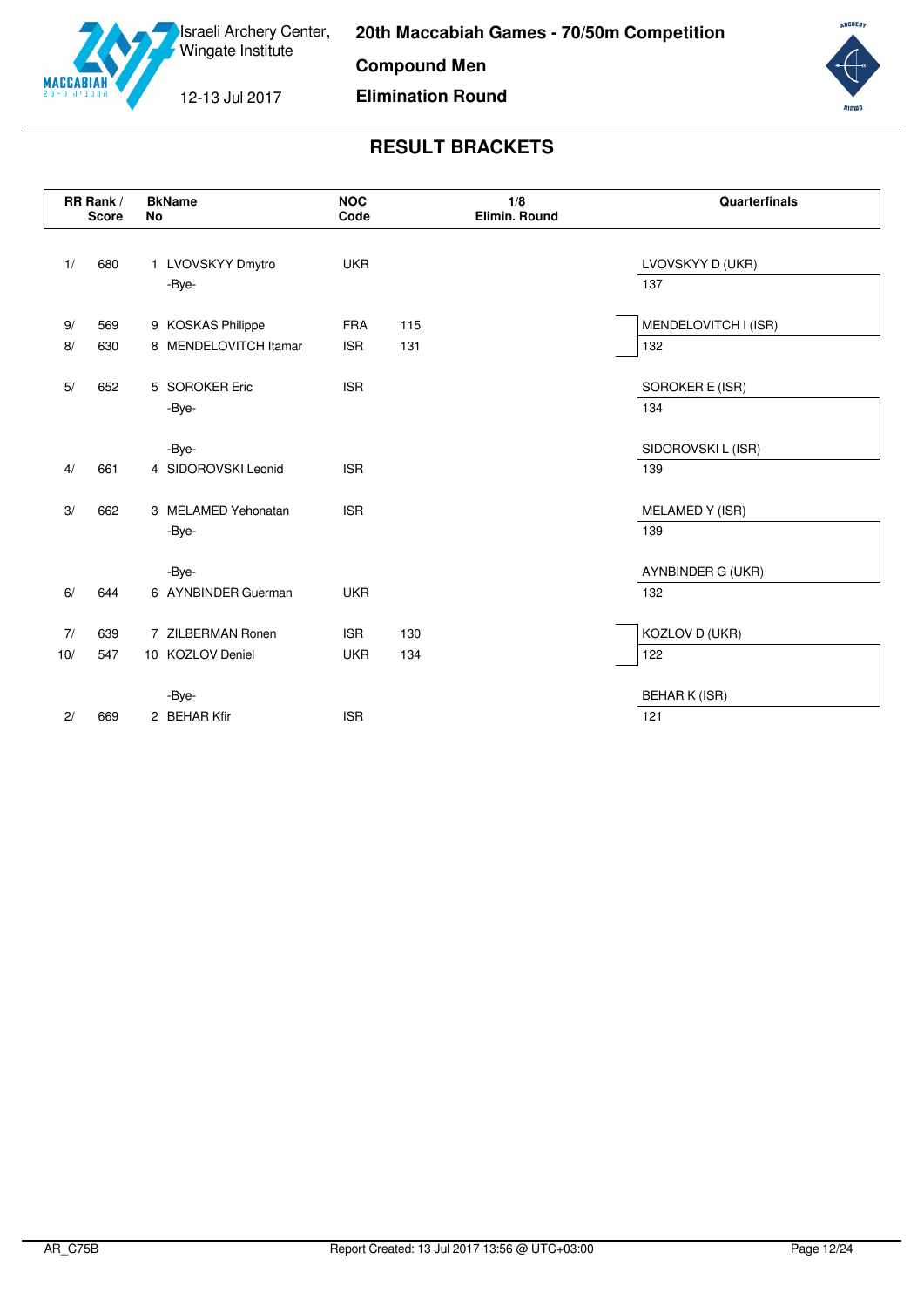**Compound Women**



12-13 Jul 2017

**Final Round**



### **RESULT BRACKETS**

<span id="page-13-0"></span>

SIDOROVSKI R (ISR) 127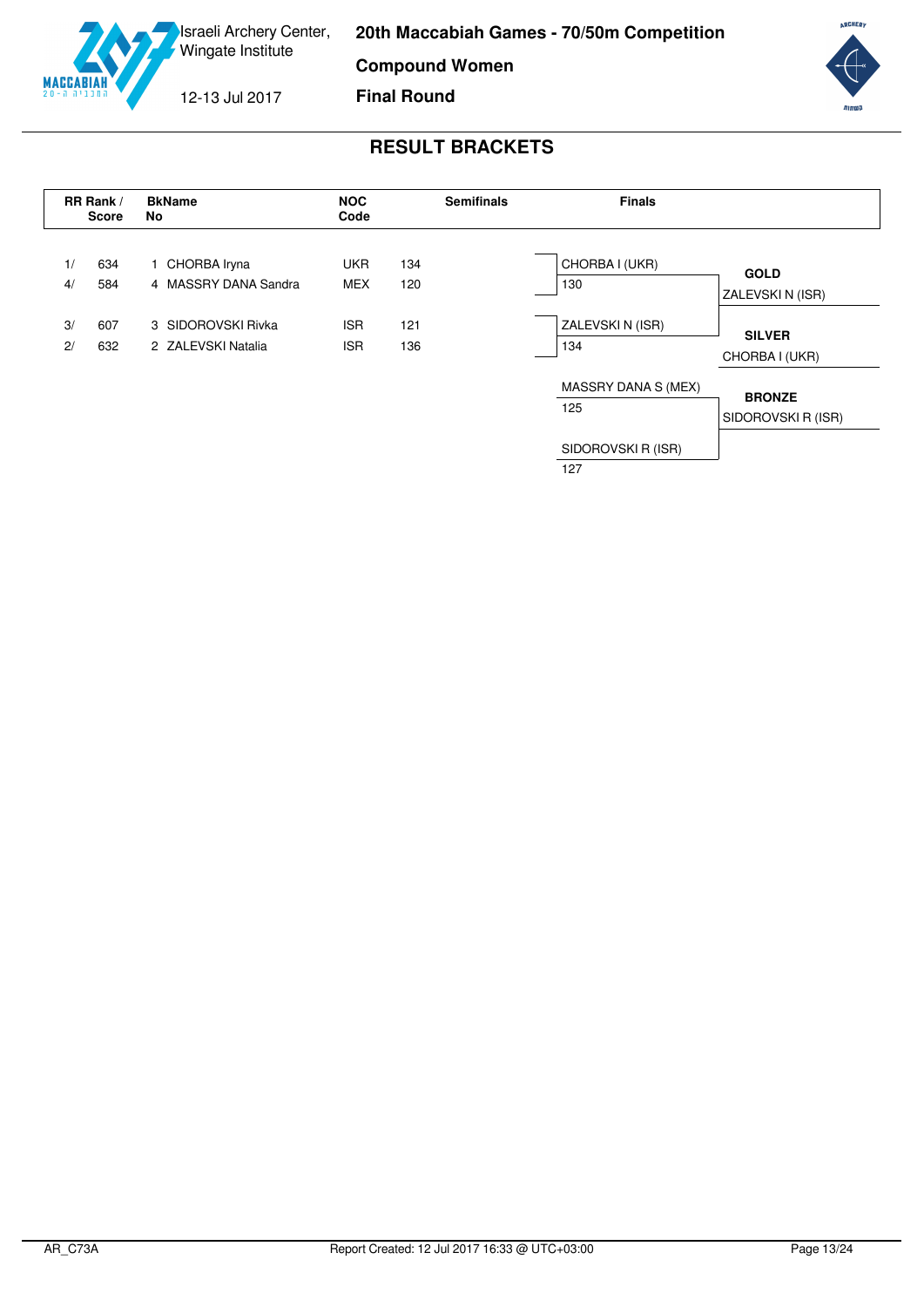

**Recurve Men**

12-13 Jul 2017

**MACCABI** 

**Qualification Round**



<span id="page-14-0"></span>

| Rank | <b>Back No.Name</b> |                             | <b>NOC</b> |                 |                        | 70m-1 70m-2 10+X's | X's | <b>Score</b> |
|------|---------------------|-----------------------------|------------|-----------------|------------------------|--------------------|-----|--------------|
|      | 007A                | <b>KLEINER Hillel</b>       | <b>ISR</b> | $/2$ 323<br>314 | /1                     | 19                 | 5   | 637          |
| 2    | 002A                | <b>GOFMAN Natan</b>         | <b>ISR</b> | 314             | $/3$ 315<br>$\sqrt{2}$ | 11                 | 4   | 629          |
| 3    | 008A                | <b>DUB Vojtech</b>          | <b>CZE</b> | 315<br>/1       | 304<br>/3              | 13                 | 3   | 619          |
| 4    | 005A                | <b>SHACHAM Omer</b>         | <b>ISR</b> | 294<br>/5       | 303<br>/4              | 16                 | 4   | 597          |
| 5    | 001A                | RAVID Adi                   | <b>ISR</b> | 300             | /4 289<br>/5           | 13                 | 3   | 589          |
| 6    | 003B                | LELLOUCHE Maxime            | <b>FRA</b> | 276             | $/6$ 285 $/6$          | 11                 | 2   | 561          |
|      | 003A                | <b>NACHUM Yaniv</b>         | <b>ISR</b> | /8<br>271       | 279 / 8                | 9                  | 0   | 550          |
| 8    | 004A                | <b>ZUBRIVITCH Alexander</b> | <b>ISR</b> | 265<br>/9       | 281<br>/7              | 4                  | 0   | 546          |
| 9    | 008B                | <b>VOGEL Eliot</b>          | <b>AUS</b> | 272<br>/7       | 263<br>79              | 12                 | 5   | 535          |
| 10   | 006A                | <b>SPIVAK Anton</b>         | ISR.       | 236<br>/10      | 249 /10                | 4                  |     | 485          |
| 11   | 004B                | <b>URMAN Jorge Dario</b>    | <b>ARG</b> | 234<br>/11      | 243 /12                | 2                  |     | 477          |
| 12   | 001B                | <b>BITTOUN Patrick</b>      | <b>FRA</b> | 227             | /12 244 /11            | 6                  | 2   | 471          |
| 13   | 002B                | <b>LELLOUCHE Patrice</b>    | <b>FRA</b> | /13<br>224      | 236 /13                | $\overline{2}$     | 0   | 460          |
| 14   | 006B                | CORVERA BEHAR Gonzalo       | <b>MEX</b> | 206<br>/14      | 172 /15                |                    | 0   | 378          |
| 15   | 005B                | <b>TANNENHAUS Leon</b>      | <b>ARG</b> | /15<br>137      | 198<br>/14             |                    | 0   | 335          |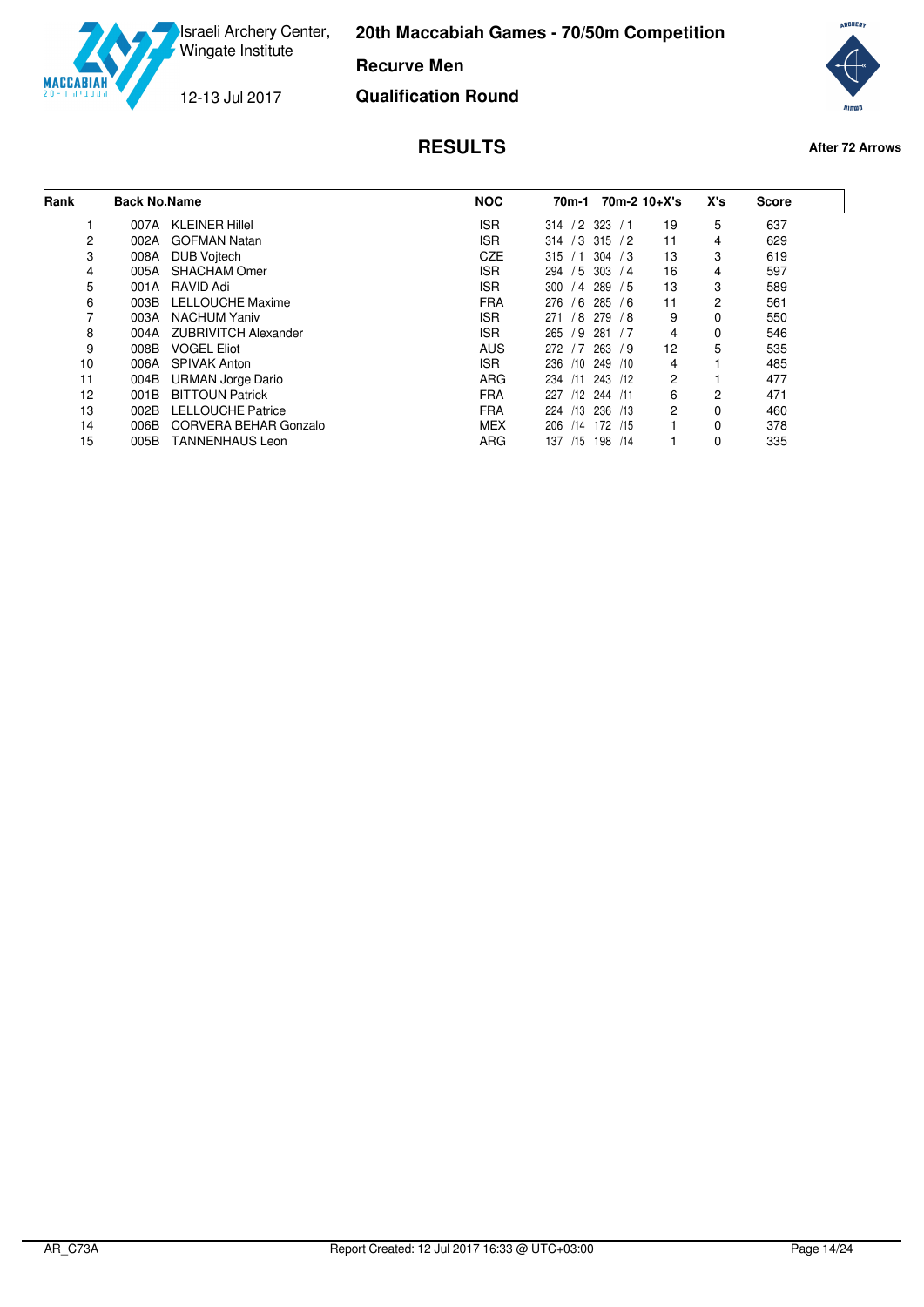

**Recurve Women**

12-13 Jul 2017

**Qualification Round**



<span id="page-15-0"></span>

| Rank | <b>Back No.Name</b>    | <b>NOC</b> | 70m-2 10+X's<br>70m-1  | X's | Score |
|------|------------------------|------------|------------------------|-----|-------|
|      | 010B RUBIO Sara        | ESP        | 274 / 1 277 / 1<br>9   |     | 551   |
| 2    | 011A KASPERUK Marina   | <b>ISR</b> | 267 / 3 263<br>/2<br>5 |     | 530   |
| 3    | 010A KRAUS Olympia     | <b>ISR</b> | 271 / 2 237 / 4<br>9   |     | 508   |
| 4    | 011B OUAKNINE Isabelle | <b>FRA</b> | 244 / 4 245 / 3<br>5   |     | 489   |
| 5    | 009A SABATI Hagar      | <b>ISR</b> | $191 / 6$ 233 / 5      |     | 424   |
| 6    | 009B ROSENBLUM Shira   | <b>USA</b> | 204 / 5 192<br>76<br>з |     | 396   |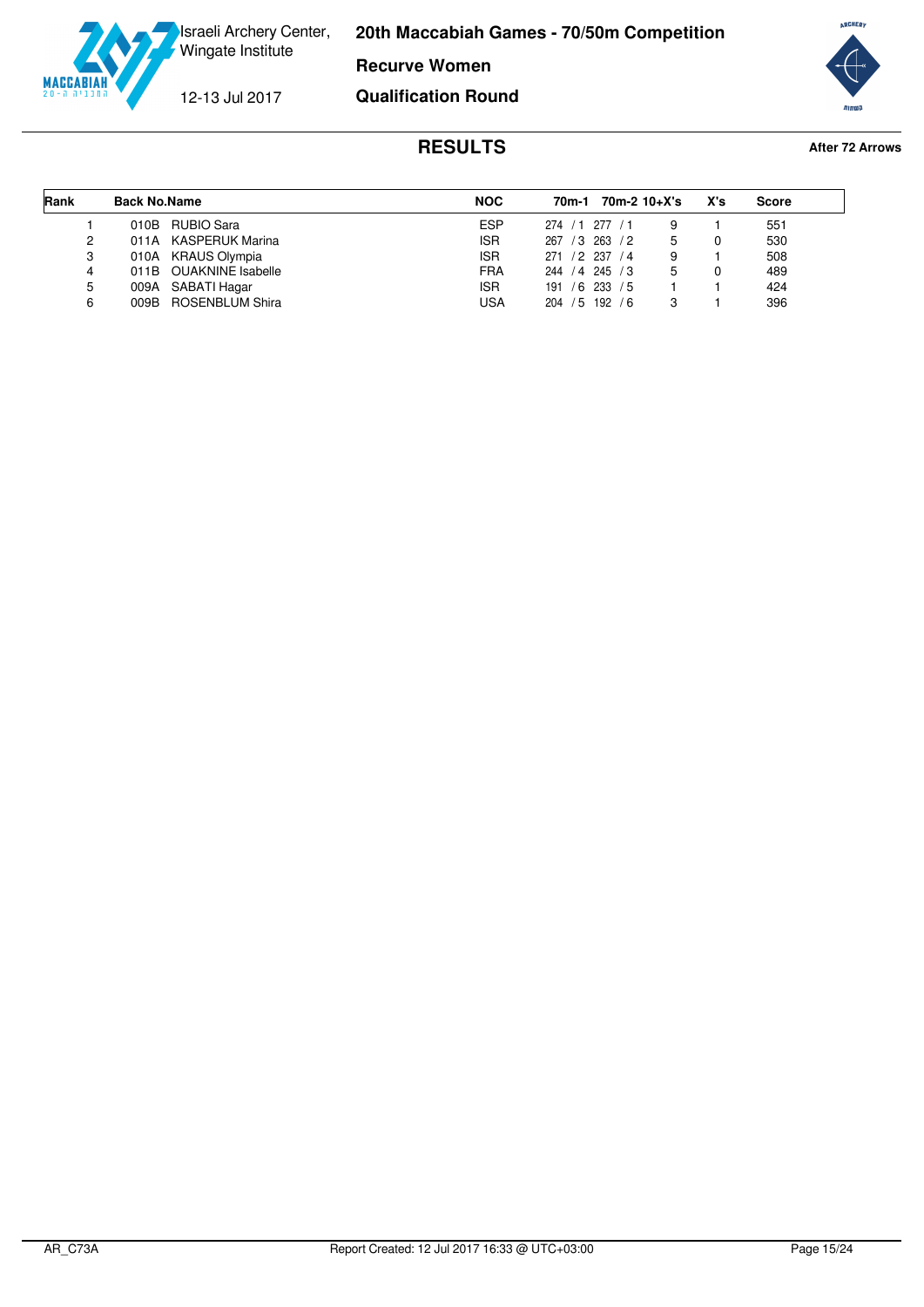

**Compound Men**

12-13 Jul 2017

**MACCABI** 

**Qualification Round**



<span id="page-16-0"></span>

| Rank | <b>Back No.Name</b> |                        | <b>NOC</b> | 50m-1             | $50m-2$ 10+X's |    | X's | <b>Score</b> |
|------|---------------------|------------------------|------------|-------------------|----------------|----|-----|--------------|
|      | 014B                | LVOVSKYY Dmytro        | <b>UKR</b> | 345<br>/1         | 335<br>/2      | 37 | 8   | 680          |
| 2    | 013A                | <b>BEHAR Kfir</b>      | <b>ISR</b> | /2 328<br>341     | /5             | 32 | 11  | 669          |
| 3    | 012A                | MELAMED Yehonatan      | <b>ISR</b> | $/3$ 330<br>332   | /3             | 30 | 9   | 662          |
| 4    | 016A                | SIDOROVSKI Leonid      | <b>ISR</b> | $/4$ 329<br>332   | /4             | 26 |     | 661          |
| 5    | 015A                | SOROKER Eric           | <b>ISR</b> | 325 / 5 327       | 76             | 25 | 10  | 652          |
| 6    | 012B                | AYNBINDER Guerman      | UKR        | 320               | $/6$ 324 $/7$  | 18 | 5   | 644          |
|      | 013B                | ZILBERMAN Ronen        | <b>ISR</b> | /8 335<br>304     | /1             | 29 | 6   | 639          |
| 8    | 014A                | MENDELOVITCH Itamar    | <b>ISR</b> | $314 / 7$ 316 / 8 |                | 20 | 4   | 630          |
| 9    | 016B                | <b>KOSKAS Philippe</b> | <b>FRA</b> | /10<br>292        | 277<br>79      | 13 | 6   | 569          |
| 10   | 015B                | <b>KOZLOV Deniel</b>   | UKR        | /9<br>297         | 250<br>/10     | 14 | 2   | 547          |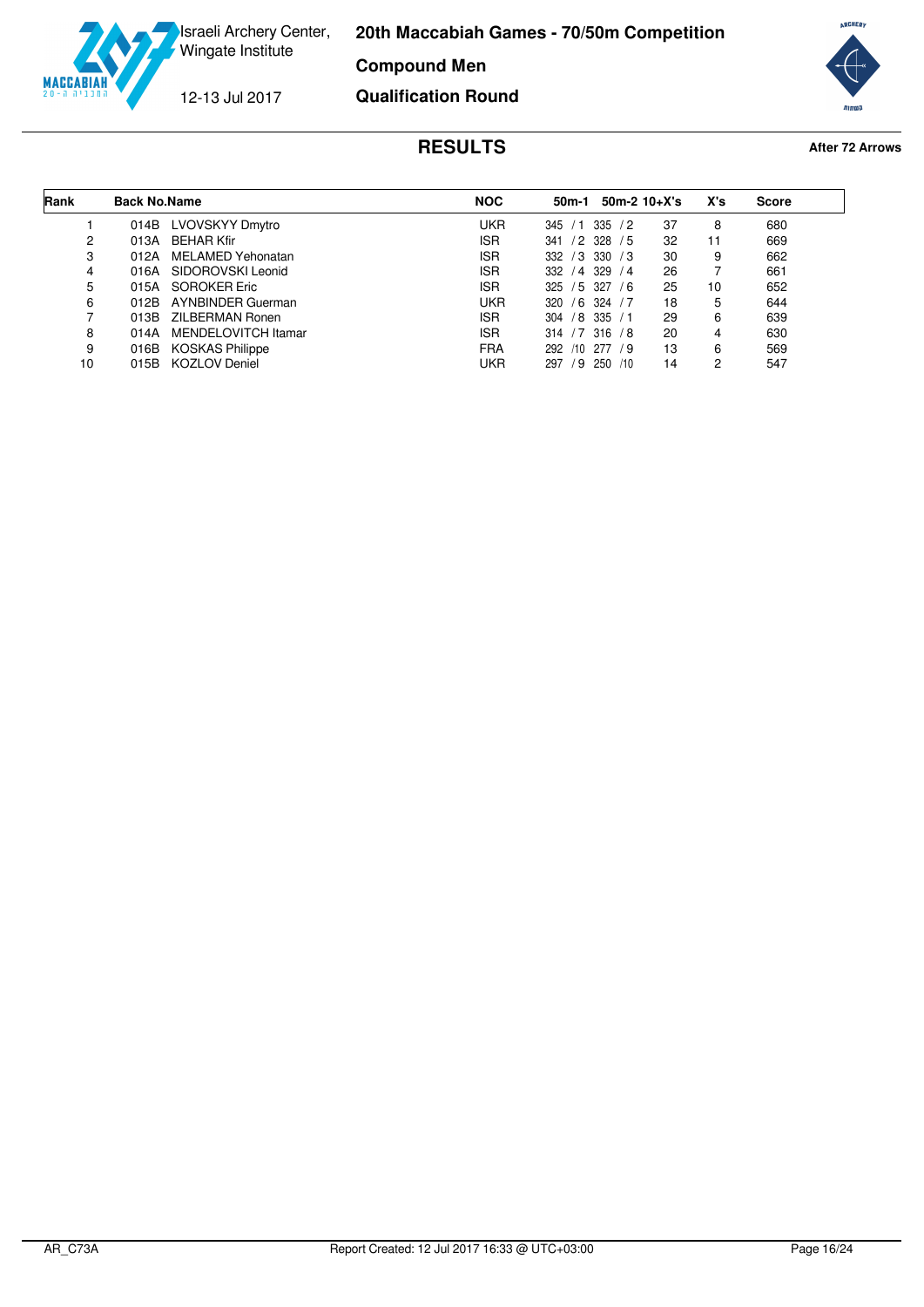

**Compound Women**

12-13 Jul 2017

**Qualification Round**



<span id="page-17-0"></span>

| Rank | <b>Back No.Name</b>     | <b>NOC</b> | $50m-1$ 50m-2 10+X's    | X's | Score |
|------|-------------------------|------------|-------------------------|-----|-------|
|      | 017B CHORBA Iryna       | UKR        | $315 / 1$ 319 / 1<br>21 |     | 634   |
|      | 017A ZALEVSKI Natalia   | ISR.       | 20<br>315 / 2 317 / 2   |     | 632   |
| 3    | 018A SIDOROVSKI Rivka   | <b>ISR</b> | 308 / 3 299 / 3<br>16   |     | 607   |
| 4    | 018B MASSRY DANA Sandra | <b>MEX</b> | 290 / 4 294 / 4         |     | 584   |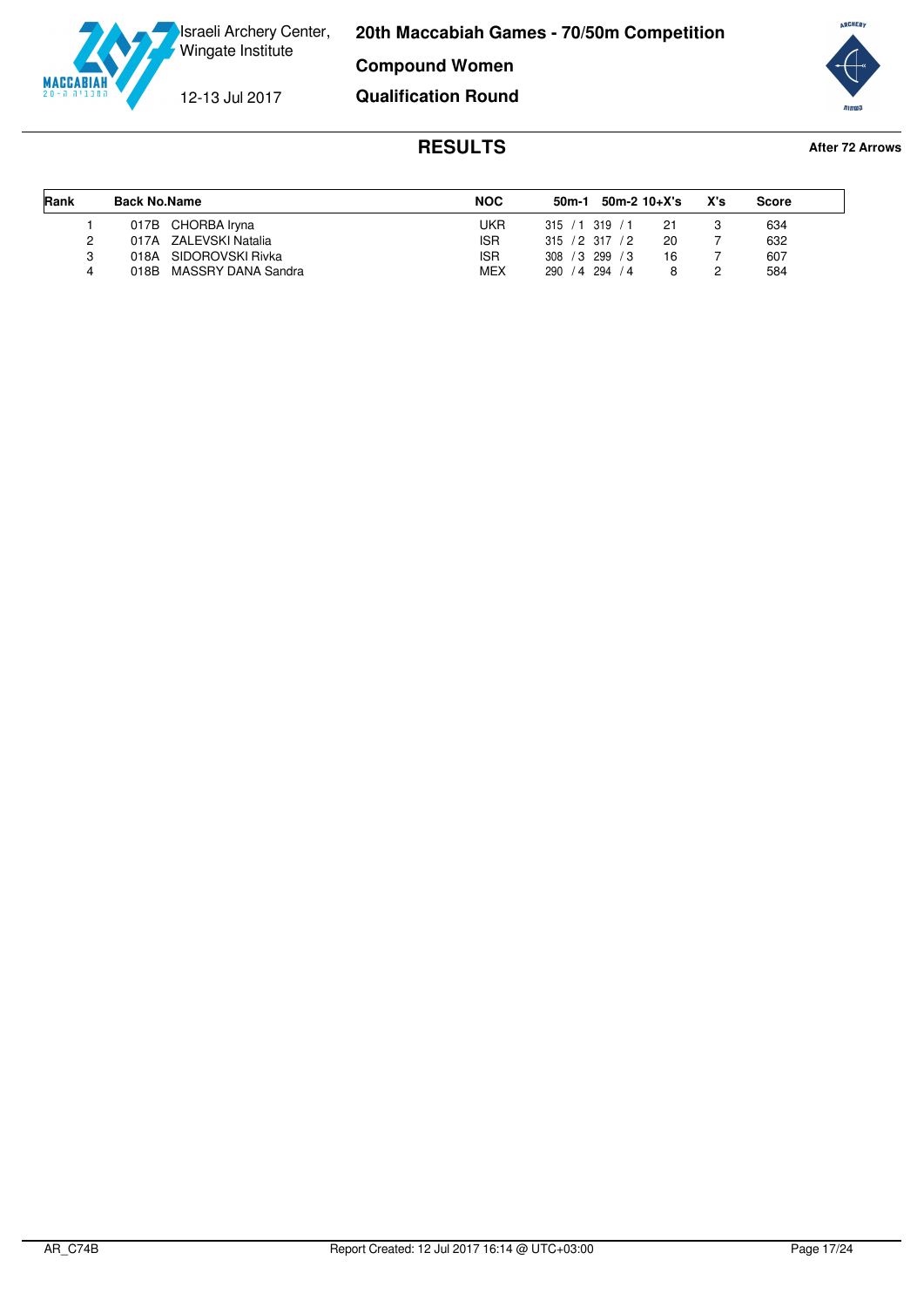

**Recurve Mixed Team**

12-13 Jul 2017

**Final Ranking Teams**



<span id="page-18-0"></span>

| <b>Rk</b>     | <b>NOC</b>   | <b>BackName</b><br>No                       | <b>RR Score</b><br>Rank | 1/2   | <b>Finals</b> |
|---------------|--------------|---------------------------------------------|-------------------------|-------|---------------|
|               | ISR - Israel | 1A KASPERUK Marina<br>1B KLEINER Hillel     | 1167 /01                | -Bve- |               |
| $\mathcal{P}$ | FRA - France | 2A LELLOUCHE Maxime<br>2B OUAKNINE Isabelle | 1050 /02                | -Bve- |               |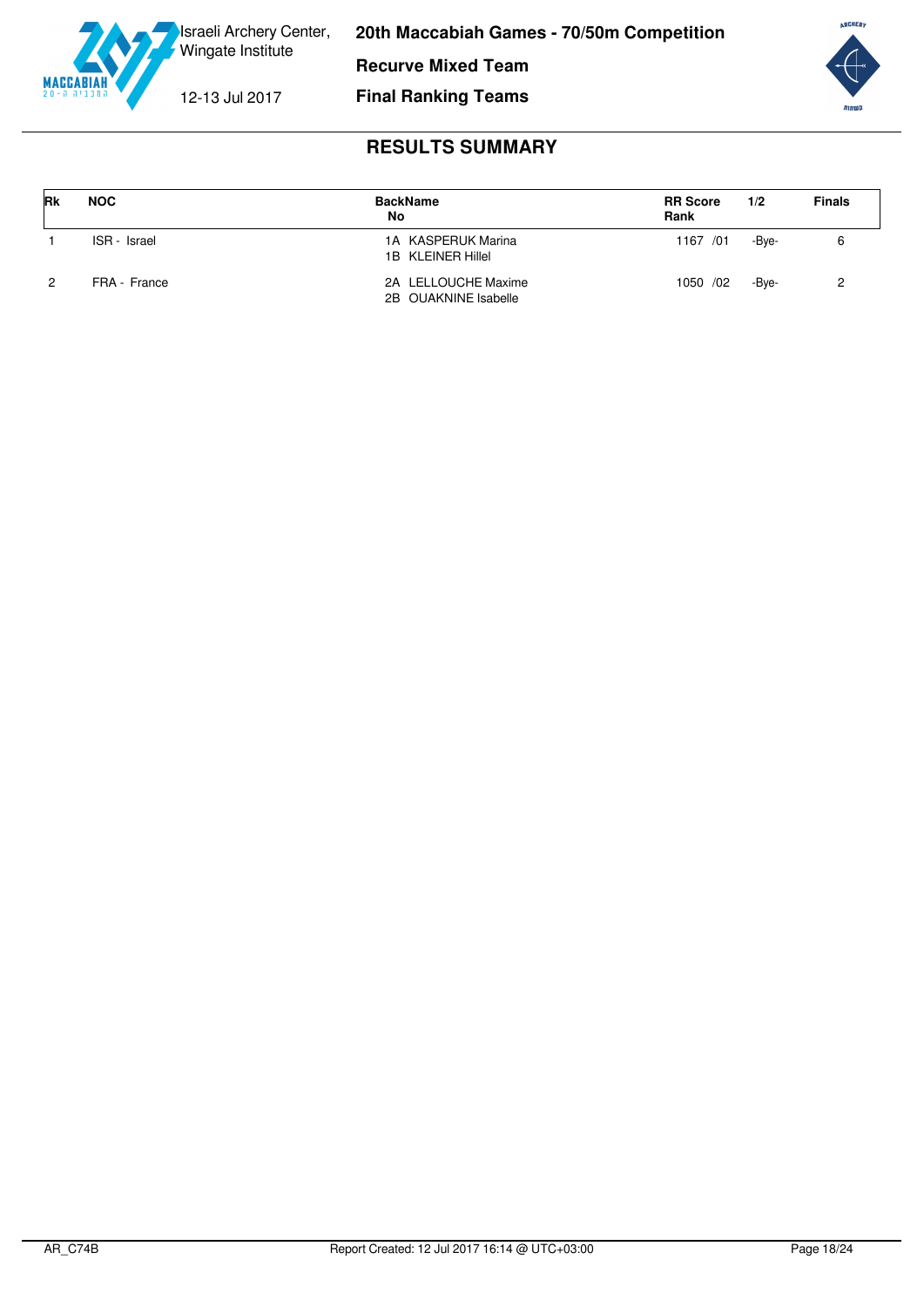

**Compound Mixed Team**

12-13 Jul 2017

**Final Ranking Teams**



<span id="page-19-0"></span>

| <b>Rk</b>      | <b>NOC</b>    | <b>BackName</b><br>No                 | <b>RR Score</b><br>Rank | 1/2   | <b>Finals</b> |
|----------------|---------------|---------------------------------------|-------------------------|-------|---------------|
|                | UKR - Ukraine | 1A CHORBA Iryna<br>1B LVOVSKYY Dmytro | 1314 / 01               | -Bve- | 139           |
| $\overline{2}$ | ISR - Israel  | 2A BEHAR Kfir<br>2B ZALEVSKI Natalia  | 1301 /02                | -Bve- | 131           |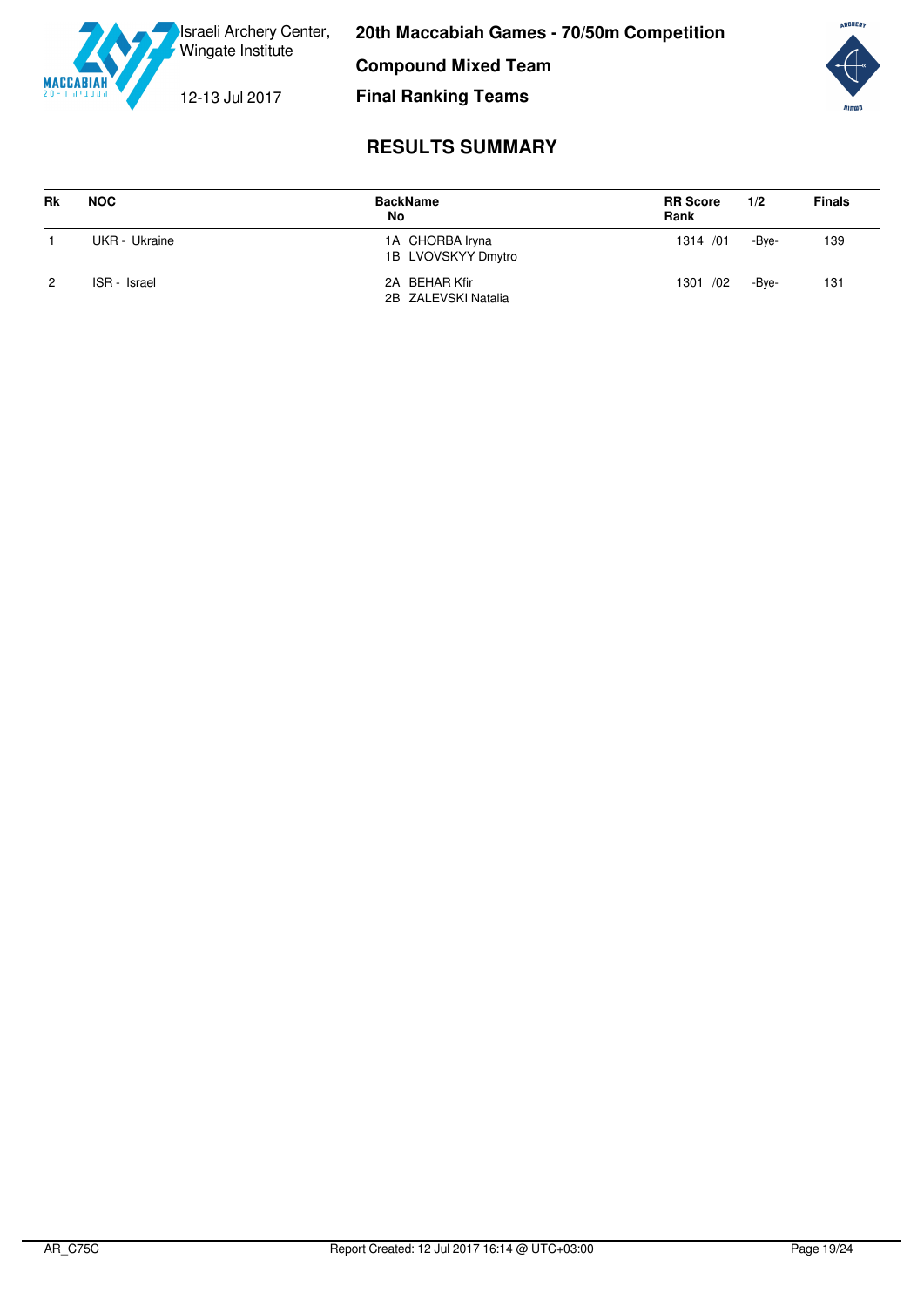

**Recurve Mixed Team**

12-13 Jul 2017

**Result Brackets**



<span id="page-20-0"></span>

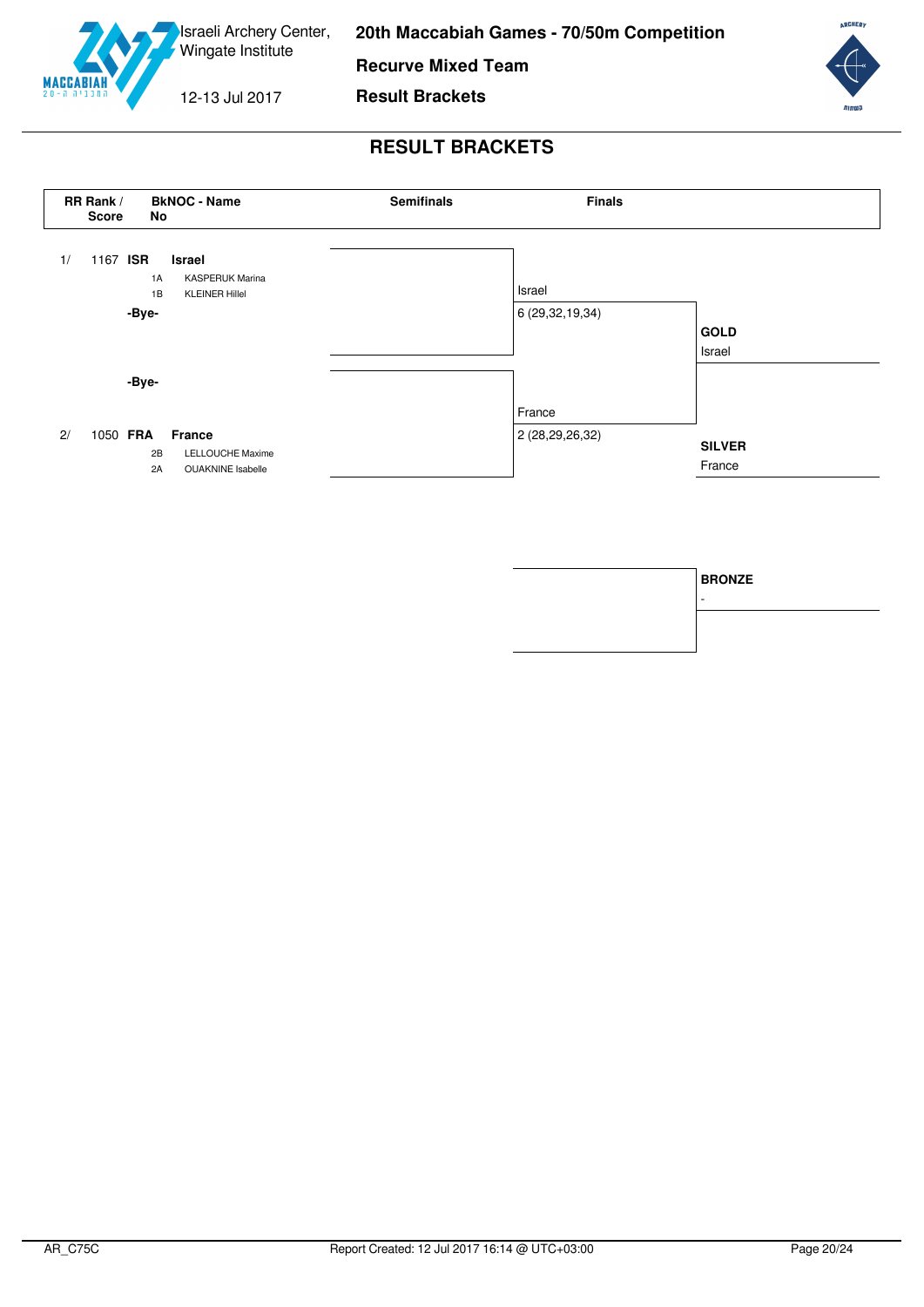

**Compound Mixed Team**

12-13 Jul 2017

**Result Brackets**



<span id="page-21-0"></span>

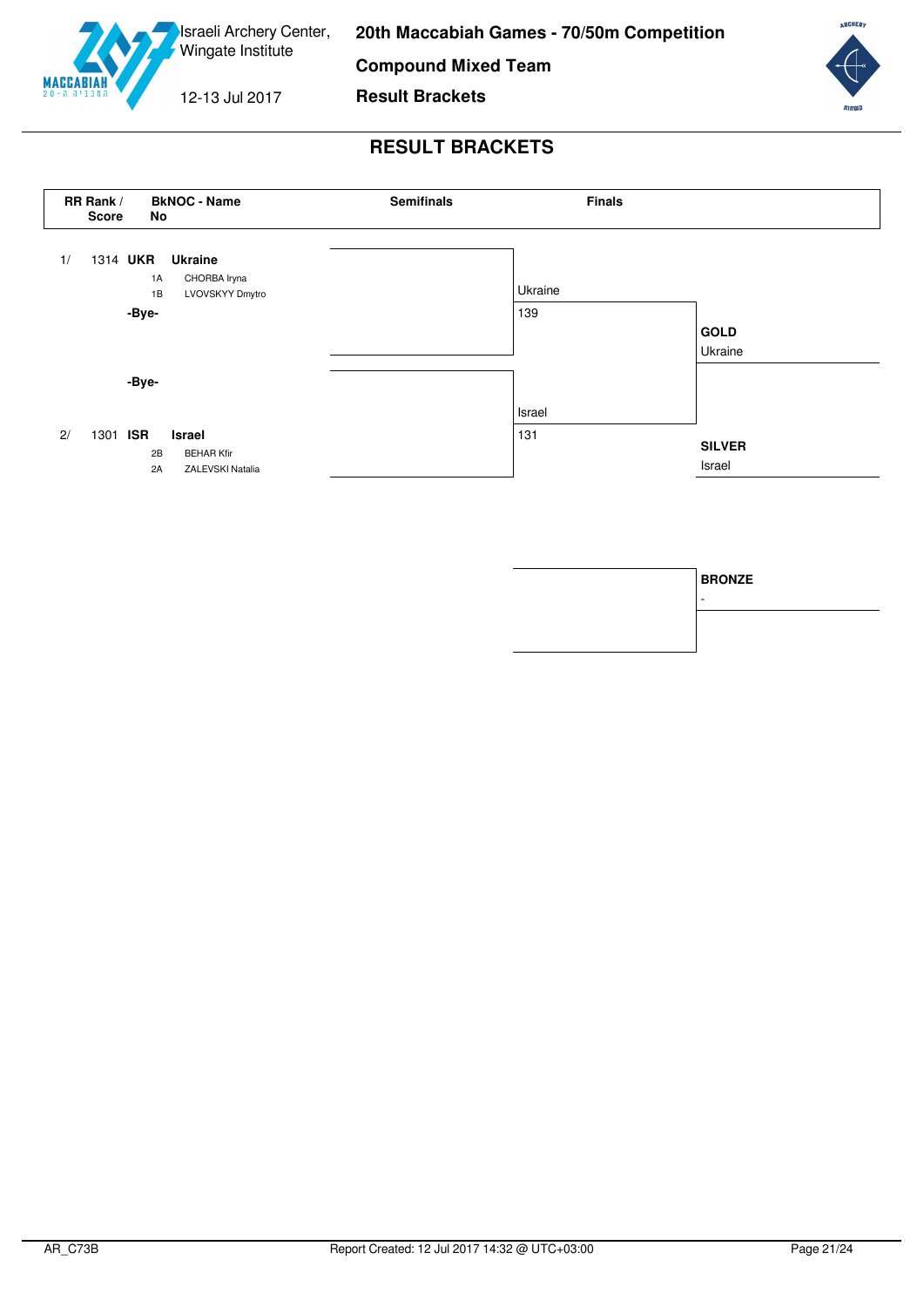



## **RESULTS After 144 Arrows**

**Qualification Round**

<span id="page-22-0"></span>

| Rank | <b>NOC</b>     | Name                                         | <b>Individual</b><br><b>Total</b> | Team<br><b>Total</b> |  |
|------|----------------|----------------------------------------------|-----------------------------------|----------------------|--|
|      | ISR - Israel   | KASPERUK Marina<br><b>KLEINER Hillel</b>     | 530<br>637                        | 1167                 |  |
|      | 2 FRA - France | LELLOUCHE Maxime<br><b>OUAKNINE</b> Isabelle | 561<br>489                        | 1050                 |  |